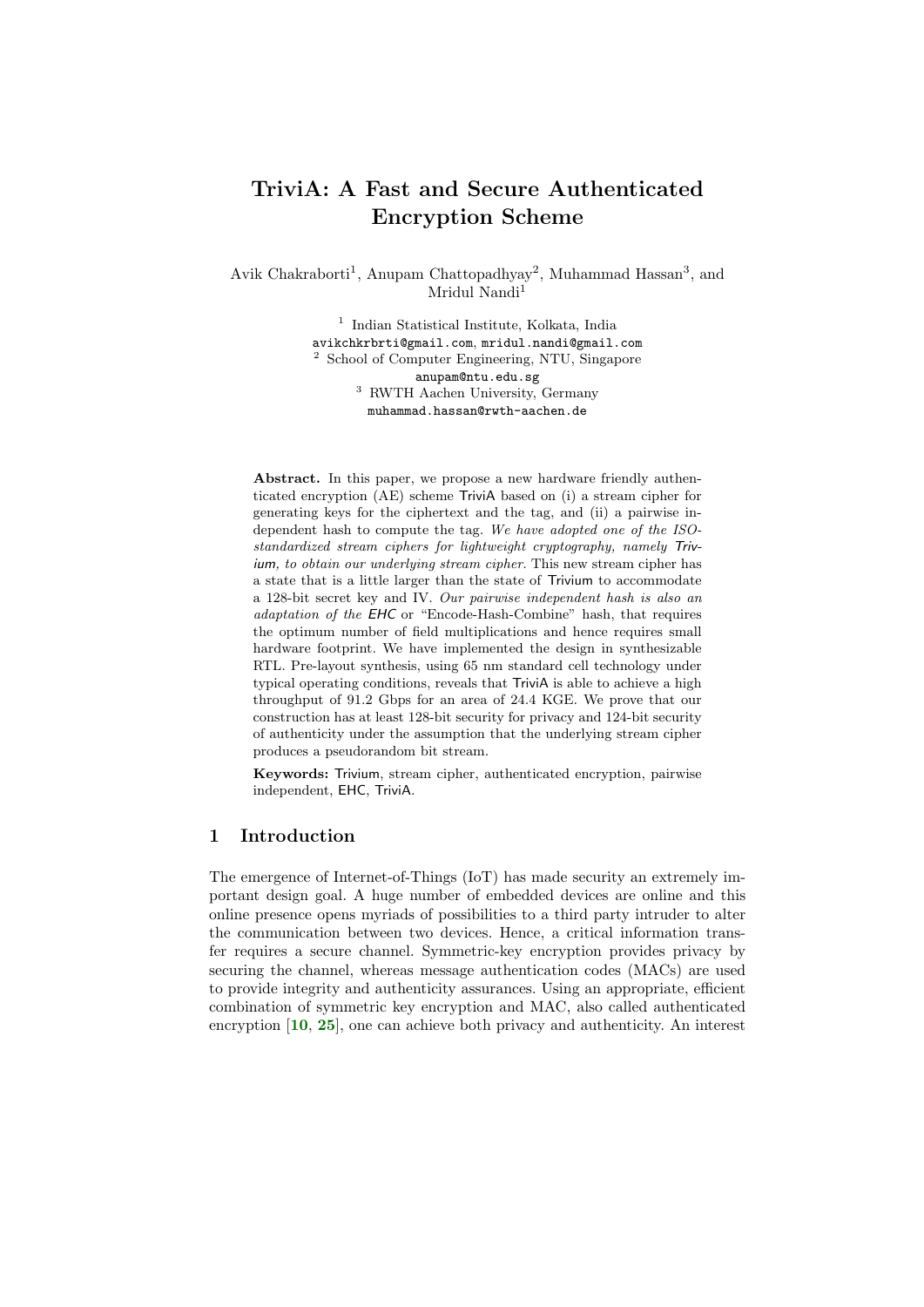<span id="page-1-2"></span>in new efficient and secure solutions of authenticated encryption is manifested in the recently launched competition called CAESAR [[3](#page-20-0)].

<span id="page-1-11"></span><span id="page-1-8"></span><span id="page-1-5"></span>Authenticated encryption can be achieved using either a stream cipher or a block cipher or both. The general opinion seems to be that stream ciphers can be designed to offer high throughput/ area ratios, a desired performance metric for embedded devices. Trivium [[16](#page-21-2)], Grain [[23](#page-21-3)], Mickey [[9](#page-20-1)] etc. are prominent examples of implementation-friendly stream ciphers from the eSTREAM project [[4](#page-20-2)]. Trivium has been specified as an International Standard under ISO/IEC 29192-3 for the lightweight cryptography category [[5](#page-20-3)].

<span id="page-1-17"></span><span id="page-1-12"></span><span id="page-1-10"></span><span id="page-1-7"></span><span id="page-1-4"></span><span id="page-1-3"></span>Authenticated Encryption based on Stream Cipher. A method of using stream cipher for the construction of authenticated encryption scheme is described by Bernstein [[12](#page-21-4)]. The authenticated encryption scheme HELIX [[19](#page-21-5)] and later PHELIX [[35](#page-22-0)] are designed based on a stream cipher. Both were later attacked [[31](#page-22-1), [36](#page-22-2)]. Grain has been modified to Grain-128 [[24](#page-21-6)] to support an integrated authentication mechanism. To the best of our knowledge, in the ETSI specification [[1](#page-20-4)], combining the stream cipher SNOW-3G [[2](#page-20-5)] with polynomial hash, and later by Sarkar [[33](#page-22-3)], a study on constructions of authenticated encryptions using stream cipher and  $\Delta U$  hash have been made. Integrating universal hash with other cryptographic primitives has also been studied by Bernstein [[11](#page-21-7)].

<span id="page-1-15"></span><span id="page-1-13"></span><span id="page-1-9"></span><span id="page-1-6"></span><span id="page-1-1"></span><span id="page-1-0"></span>Our Contribution. In this paper, we propose a new stream cipher TriviA-SC which is a modification of Trivium  $[16]$  $[16]$  $[16]$ , a well-studied and efficient (both in terms of software and hardware) stream cipher. Moreover, our new stream cipher has a key and a initial value of 128 bits. We introduce non-linearity in the output stream which helps to resist some known approaches of finding the key for Trivium. We also study a  $\Delta$ -Universal hash EHC [[32](#page-22-4)], parametrized by a parameter d, which requires a minimum number of field multiplications and can be implemented with small hardware footprint. In the paper by Nandi [[32](#page-22-4)], the  $\Delta U$  property (a close variant of pair-wise independent property) of EHC is shown for  $d \leq 4$ . Here we extend their result and show that the same hash function is a  $\Delta U$  hash for  $d = 5$ . This choice of d helps us to make a higher security claim.

<span id="page-1-16"></span><span id="page-1-14"></span>Finally, we describe an efficient integration of these primitives to construct a new authenticated encryption scheme-TriviA constructed as a variant of the stream cipher based modes described by Sarkar [[33](#page-22-3)]. We would like to point out that EHC requires a variable key to incorporate variable length messages and the security of it relies on the assumption that all the keys are chosen independently. However, in an authenticated encryption mode, we have to leak the key through ciphertext and the independence assumption is no longer true. We show that TriviA achieves 128-bit security for privacy and 124-bit security for authenticity, assuming that Trivia-SC produces pseudorandom bit stream.

We also report the hardware performance of TriviA on both FPGA and ASIC platforms and make a comparative study with other authenticated encryption schemes implemented in a similar platform. We have observed that, TriviA is very efficient in terms of throughput, cycles per byte and area-efficiency. For area-efficiency metric TriviA is at least 3.8 times better than the closest candidate Ascon from our list.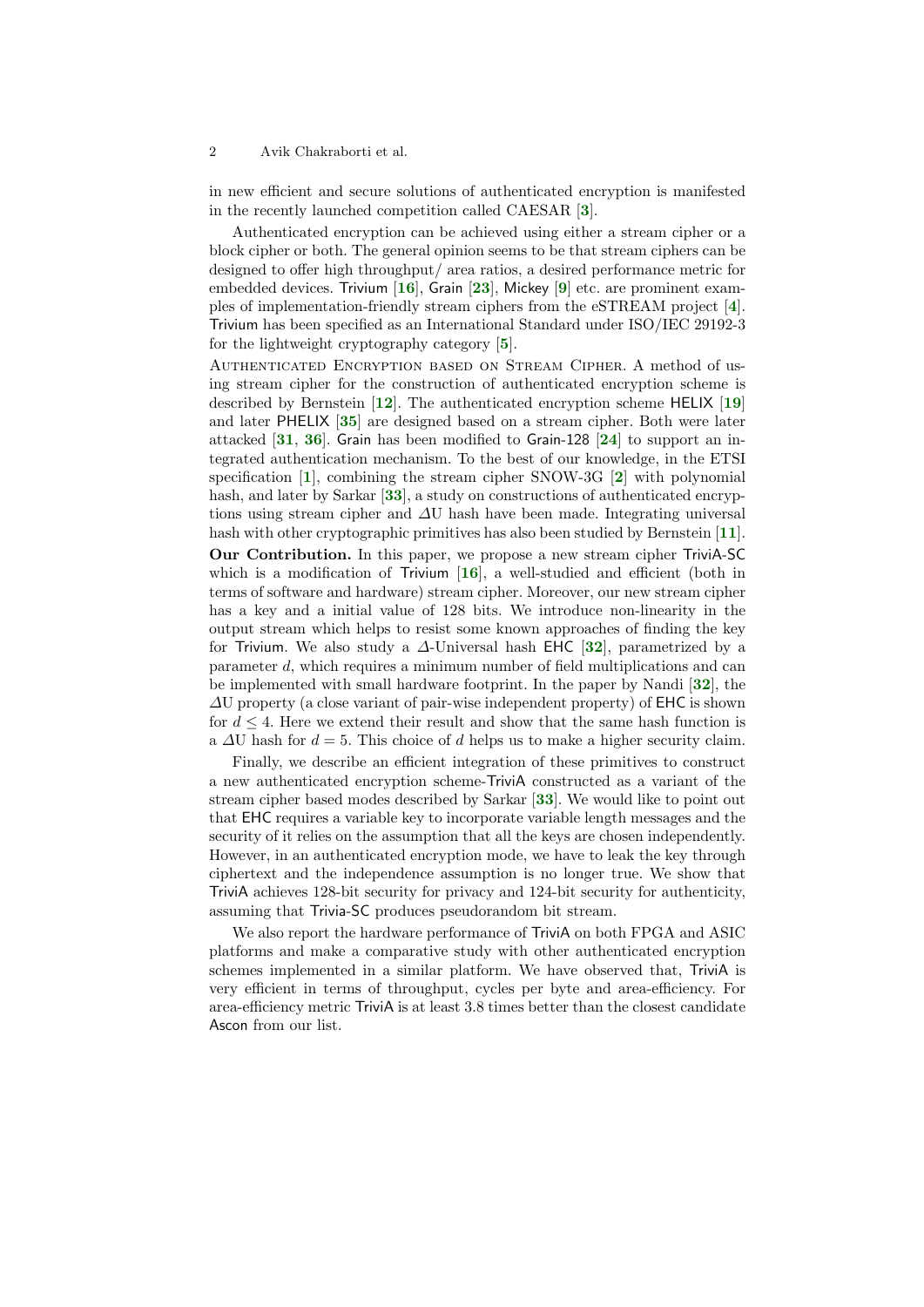### 2 Preliminaries

**Notation.** We represent a tuple  $(X_a, \dots, X_b)$  by  $X[a \dots b]$ , when the  $X_i$ 's are bit strings, we also identify the tuple as the concatenation  $X_a \|\cdots \| X_b$ . For a set S, let  $S^+ = \bigcup_{i=1}^{\infty} S^i$ ,  $S^{\leq n} = \bigcup_{i=1}^n S^i$  and  $S^* = S^+ \cup {\{\lambda\}}$  where  $\lambda$  is the empty string. The usual choice of S is  $\{0,1\}$ . For  $\forall x = x_1 \dots x_n \in \{0,1\}^*$ , denote n by |x|. The string with one followed by n zeroes is denoted by  $10^n$ . Let the number of *n*-bit blocks in a Boolean string x be denoted by  $\ell_x^n = |x|/n$ .

**Finite Field.** Let  $\mathbb{F}_{2^n}$  denote the finite field over  $\{0,1\}^n$ , for a positive integer n. In this paper, we consider the primitive polynomials  $[18, 29]$  $[18, 29]$  $[18, 29]$  $[18, 29]$  $[18, 29]$   $p_{32}(x) =$  $x^{32} + x^{22} + x^2 + x + 1$  and  $p_{64}(x) = x^{64} + x^4 + x^3 + x + 1$  to describe  $\mathbb{F}_{2^{32}}$  and  $\mathbb{F}_{2^{64}}$ respectively. Denote the corresponding primitive elements by  $\alpha$  and  $\beta$  which are binary representations of 2. The field addition or bit-wise addition is denoted as "xor"  $\oplus$ . Note that multiplication by powers of  $\alpha$ ,  $\beta$  are much simpler than multiplication between two arbitrary elements. For example, multiplication between an arbitrary element  $a := (a_0, \ldots, a_{31}) \in \{0, 1\}^{32}$  and  $\alpha$  is  $a \cdot \alpha = (b_0, \ldots, b_{31})$ where  $b_0 = a_{31}$ ,  $b_1 = a_0 \oplus a_{31}$ ,  $b_2 = a_1 \oplus a_{31}$ ,  $b_{22} = a_{21} \oplus a_{31}$  and for all other i,  $b_i = a_{i-1}$ . Similarly, we express the multiplication of other powers of primitive elements by some linear combinations of the bits  $a_i$ 's. This representation is useful when we implement power of  $\alpha$  and  $\beta$  multipliers in hardware.

#### 2.1 Authenticated Encryption and Its Security Definitions

An authenticated encryption  $F_K$  is an integrated scheme that provides both privacy of a plaintext  $M \in \{0,1\}^*$  and authenticity or data integrity of the plaintext M as well as the associate data  $D \in \{0,1\}^*$ . Thus, on the input of a public variable nonce  $N$  (it can be considered as an arbitrary number distinct for every encryption), associate data  $D \in \{0,1\}^*$  and a plaintext  $M \in \{0,1\}^*$ ,  $F_K$  produces a tagged-ciphertext  $(C, T)$  where  $|C| = |M|$  and  $|T| = t$  (tagsize, usually 128). Its inverse or decryption algorithm  $F_K^{-1}$  returns  $\perp$  for all those  $(N, D, C, T)$  for which no such M exists, otherwise it returns M for which  $(C, T)$  is the tagged-ciphertext.

**Privacy.** A distinguishing advantage of A against two oracles  $\mathcal{O}_1$  and  $\mathcal{O}_2$  is defined as  $\Delta_A(\mathcal{O}_1;\mathcal{O}_2) = |\Pr[A^{\mathcal{O}_1} = 1] - \Pr[A^{\mathcal{O}_2} = 1]|$ . Given a nonce-respecting adversary A (nonces for every encryption are distinct) we define the privacy or **PRF-advantage of** A **against**  $F$  as  $\text{Adv}_{F}^{\text{prf}}(A) := \Delta_{A}(F_{K}; \$)$  where  $\$$  returns a random string of appropriate size. The PRF-advantage of  $F$  is defined as

$$
\mathbf{Adv}_{F}^{\mathrm{prf}}(q, \sigma, t) = \max_{A} \mathbf{Adv}_{F}^{\mathrm{prf}}(A) ,
$$

where the maximum is taken over all adversaries running in time  $t$  and making q queries with total bit-size of all responses at most  $\sigma$ .

Authenticity. We say that an adversary A forges an authenticated encryption F if A outputs a fresh (not obtained before through an F-query)  $(N, D, C, T)$ where  $F_K^{-1}(N, D, C, T) \neq \bot$ . In general, a forger can make  $q_f$  forging attempts where  $N$  can repeat. We denote the forging advantages as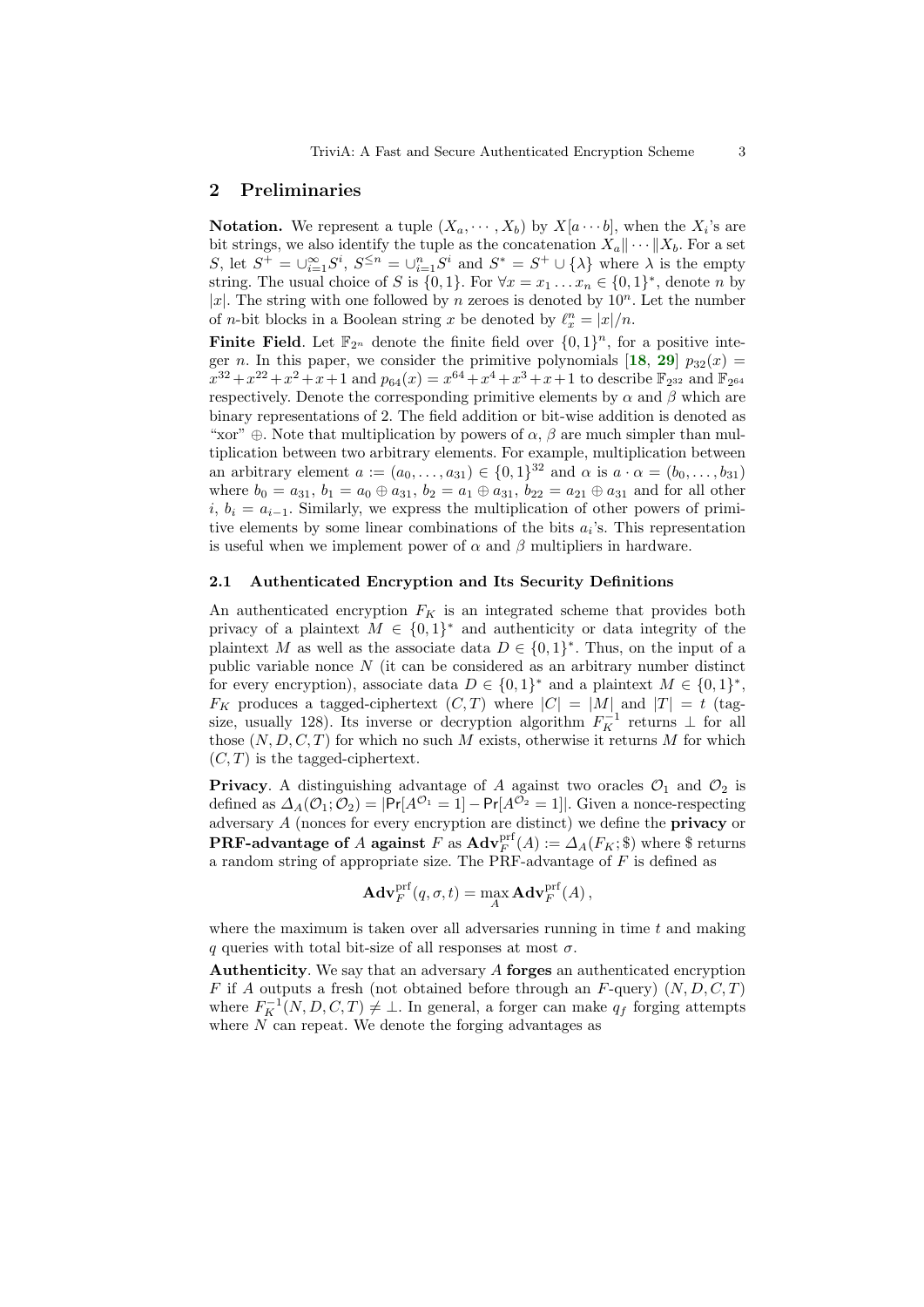$$
\mathbf{Adv}_{F}^{\text{auth}}(A) := \mathsf{Pr}[A^F \text{ forges}], \quad \mathbf{Adv}_{F}^{\text{auth}}(q, q_f, \sigma, t) = \max_{A} \mathbf{Adv}_{F}^{\text{auth}}(A),
$$

where the maximum is taken over all adversaries running in time  $t$  making  $q$ queries and  $q_f$  forging attempts with total bit-size of all responses at most  $\sigma$ .

#### 2.2 Examples of Universal Hash Functions

A keyed hash function  $h(K; \cdot)$  over D is called an  $\epsilon$ - $\Delta U$  (universal) hash function if for all  $\delta$ , the  $\delta$ -differential probability

$$
\Pr[h(K; x) - h(K; x') = \delta] \le \epsilon \text{ for all } x \neq x' \in D.
$$

In this paper, we conventionally assume the hash keys are uniformly chosen from the key-space. A hash function h is called  $\epsilon$ -**universal** (or  $\epsilon$ -U) if the 0differential probability (or *collision probability*) is at most  $\epsilon$  for all  $x \neq x'$ . We call h  $\epsilon$ -balanced if for all  $a, b$ ,  $Pr[h(K; a) = b] \leq \epsilon$ .

**Examples.** The Multi-linear hash  $ML(k_1; x_1) := k_1 \cdot x_1$  and Pseudo-dot-product (or PDP) hash PDP $(k; x) := (x_1 \oplus k_1) \cdot (x_2 \oplus k_2)$ , with  $k = k_1 || k_2$  and  $x =$  $x_1||x_2$  are two popular examples of  $2^{-32}$ - $\Delta$ U hash where  $x_1, x_2, k_1, k_2 \in \mathbb{F}_{2^{32}}$  and  $k, x \in \mathbb{F}_{2^{64}}$ . One can check that the  $\Delta U$  property of a hash using independent keys is closed under summation. This is a useful technique to define a hash for larger domain, e.g. we can add the invidual PDP values corresponding to the message and key blocks to obtain a  $\varDelta U$  hash  $\bigoplus_{i=1}^{m} (k_{2i-1} \oplus x_{2i-1}) \cdot (k_{2i} \oplus x_{2i})$ for  $x = (x_1, \dots, x_{2m})$  and  $k = (k_1, \dots, k_{2m})$ .

## 3 EHC Hash

This section describes a ∆-Universal hash EHC or Encode-Hash-Combine hash, which is constructed using an error correcting code  $\mathsf{ECCode}_d$  of distance d. We first describe a Vandermonde matrix of size  $d \times \ell$ , denoted  $V_{\gamma}^{(d)}$ ,  $\gamma$  as a primitive element of  $\mathbb{F}_{2^n}$  is defined below. For  $n = 32$  and 64 the matrices are denoted by  $V_{\alpha}^{(d)}$  and  $V_{\beta}^{(d)}$  respectively.

$$
V^{(d)}_{\gamma}=\left(\begin{array}{cccc}1&\cdots&1&1&1\\ \gamma^{\ell-1}&\cdots&\gamma^2&\gamma&1\\\gamma^{2(\ell-1)}&\cdots&\gamma^4&\gamma^2&1\\\vdots&\cdots&\vdots&\vdots&\vdots\\\gamma^{(\ell-1)(d-1)}\cdots\gamma^{2(d-1)}&\gamma^{d-1}&1\end{array}\right)
$$

.

We have observed that, whenever  $1, \gamma, \ldots, \gamma^{\ell-1}$  are distinct, any  $s \leq d$ columns of  $V$  are linearly independent. We next describe the VMult algorithm for multiplying  $V_{\alpha}^{(d)}$  to a vector  $h = (h_1, \ldots, h_\ell) \in \mathbb{F}_{32}^{\ell}$  in an online manner using Horner's rule without requiring any additional memory.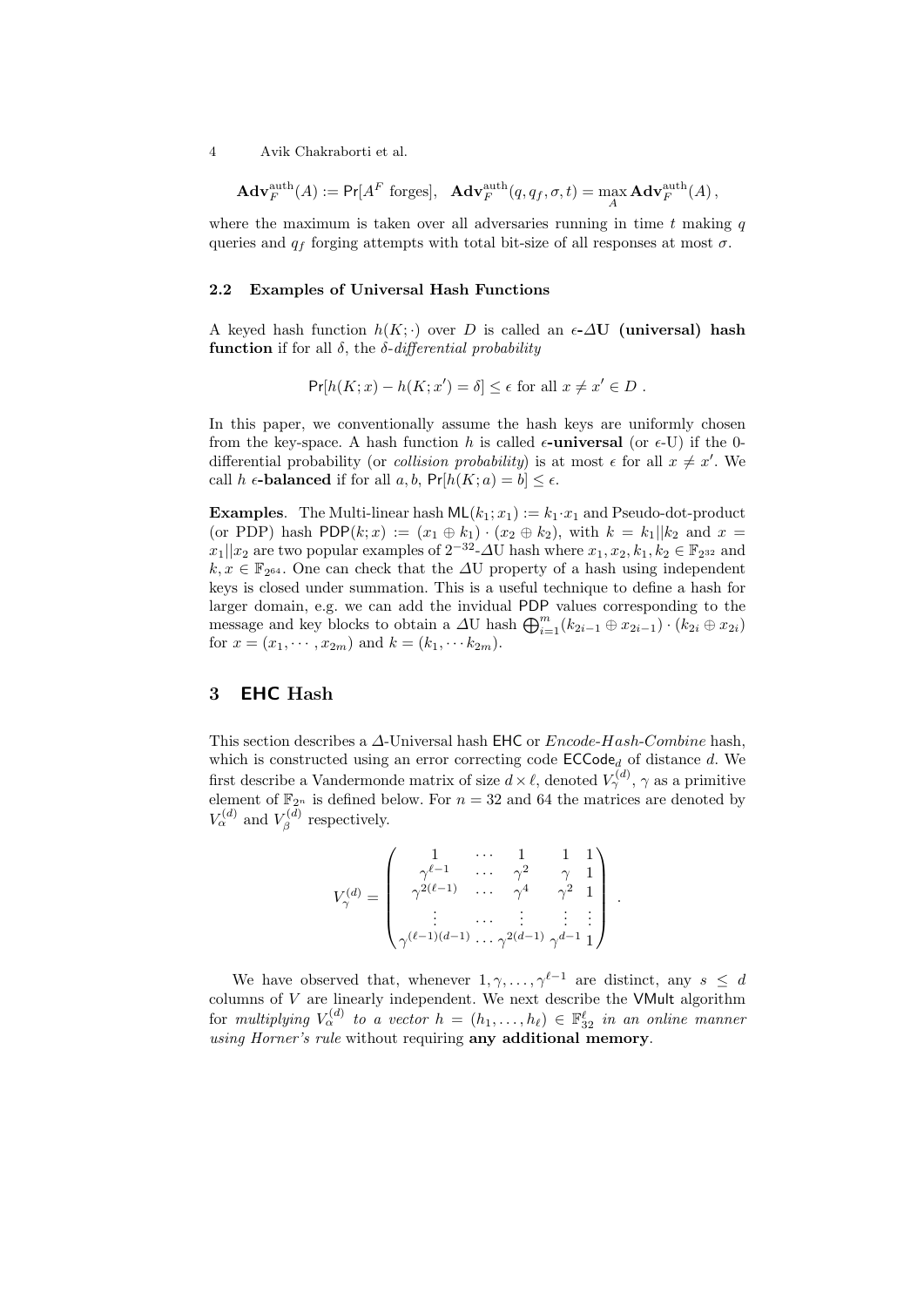Algorithm  $VMulti_{\alpha,d}$ **Input**:  $x := (x_1, x_2, ..., x_\ell) \in \mathbb{F}_{2^{32}}^{\ell}$ **Output**:  $y := (y_1, y_2, \dots, y_d) \in \mathbb{F}_{2^{32}}^d$  such that  $y = V_{\alpha}^{(d)} \cdot x$ 1  $y_1 = \cdots = y_d = 0^{32}$ <br>2 for  $i = 1$  to  $\ell$ 2 for  $i = 1$  to  $\ell$ <br>3 for i 3 for  $j = 1$  to d:  $y_j \leftarrow \alpha^{j-1} \cdot y_j \oplus x_i$ ;  $\searrow$  VHorner module  $\ast \searrow$ 4 return  $(y_1, \ldots y_d);$ 

**Algorithm 1:** VMult<sub> $\alpha$ </sub> d multiplies an  $\ell$ -dimensional column vector  $x = (x_1, \ldots, x_\ell)$  by a Vandermonde matrix  $V_{\alpha}^{(d)}$  to output a d-dimensional vector  $y := V_{\alpha}^{(d)} \cdot x$ . Similarly we define VMult<sub>β,d</sub> for 64-bit field elements. Note that,  $\alpha$  and  $\beta$  are the primitive elements of  $\mathbb{F}_{2^{32}}$  and  $\mathbb{F}_{2^{64}}$ , respectively described in Sect. 2. When we implement this algorithm in hardware we only need to implement VHorner.

#### 3.1 ECCode

We next describe the efficient instantiation of an error correcting code  $\mathsf{ECCode}_d$ with systematic form over  $\{0,1\}^{64}$ .

$$
\mathsf{ECCode}_d(x_1,\ldots,x_\ell)=(x_1,\ldots,x_\ell,x_{\ell+1},\ldots,x_{\ell+d-1}),\qquad(1)
$$

where  $(x_{\ell+1}, \ldots, x_{\ell+d-1}) = \text{VMult}_{\beta,(d-1)}(x_1, \ldots, x_{\ell}).$ 

**Example 1.** Let  $(x_1, x_2, x_3) \in (\{0, 1\}^{64})^3$  be the input to **ECCode**<sub>4</sub>. The output is  $\mathsf{ECCode}_4(x_1, x_2, x_3) = (x_1, x_2, x_3, x_4, x_5, x_6)$  where,  $x_4 = x_1 + x_2 + x_3$ ,  $x_5 = \beta^2 x_1 + \beta x_2 + x_3$  and  $x_6 = \beta^4 x_1 + \beta^2 x_2 + x_3$ .

<span id="page-4-0"></span>In [[32](#page-22-4)], it has been shown that for  $d = 4$ , the above code has minimum distance 4. We next extend their result for  $d = 5$  and show that it has minimum distance 5 for all  $\ell \leq 2^{30}$ . The result is described in Proposition 1 below.

**Proposition 1.** ECCode<sub>5</sub> has minimum distance 5 over  $\{0,1\}^{64\ell}$  for any fixed  $\ell \leq 2^{30}$ .

**Proof.** ECCode<sub>5</sub> is a linear code with systematic form in which the expansion is determined by the matrix  $V := V_\beta$ . So it suffices to show that  $V_\beta$  is an MDS matrix, i.e., all square submatrices are non-singular. Clearly, any square submatrix of size 1 or 4 is a Vandermonde matrix and hence non-singular. Each of the submatrices of size 2 can be converted to a Vandermonde matrix by elementary column operations (multiplying the columns with non-zero constants).

We now consider the submatrices of size 3. If we consider the submatrices corresponding to the  $1^{st}$ ,  $2^{nd}$  and the  $3^{rd}$  row or the  $2^{nd}$ ,  $3^{rd}$  and the  $4^{th}$  row, then these submatrices can be transformed to a Vandermonde matrix by elementary column operations (by non-zero constant multiplications). If we consider the submatrices corresponding to the  $1^{st}$ ,  $2^{nd}$  and the  $4^{th}$  row or the  $1^{st}$ ,  $3^{rd}$  and the 4 th row then the matrices have the form

$$
\begin{pmatrix} 1 & 1 & 1 \ \beta^i & \beta^j & \beta^k \ \beta^{3i} & \beta^{3j} & \beta^{3k} \end{pmatrix} or \begin{pmatrix} 1 & 1 & 1 \ \beta^{2i} & \beta^{2j} & \beta^{2k} \ \beta^{3i} & \beta^{3j} & \beta^{3k} \end{pmatrix}.
$$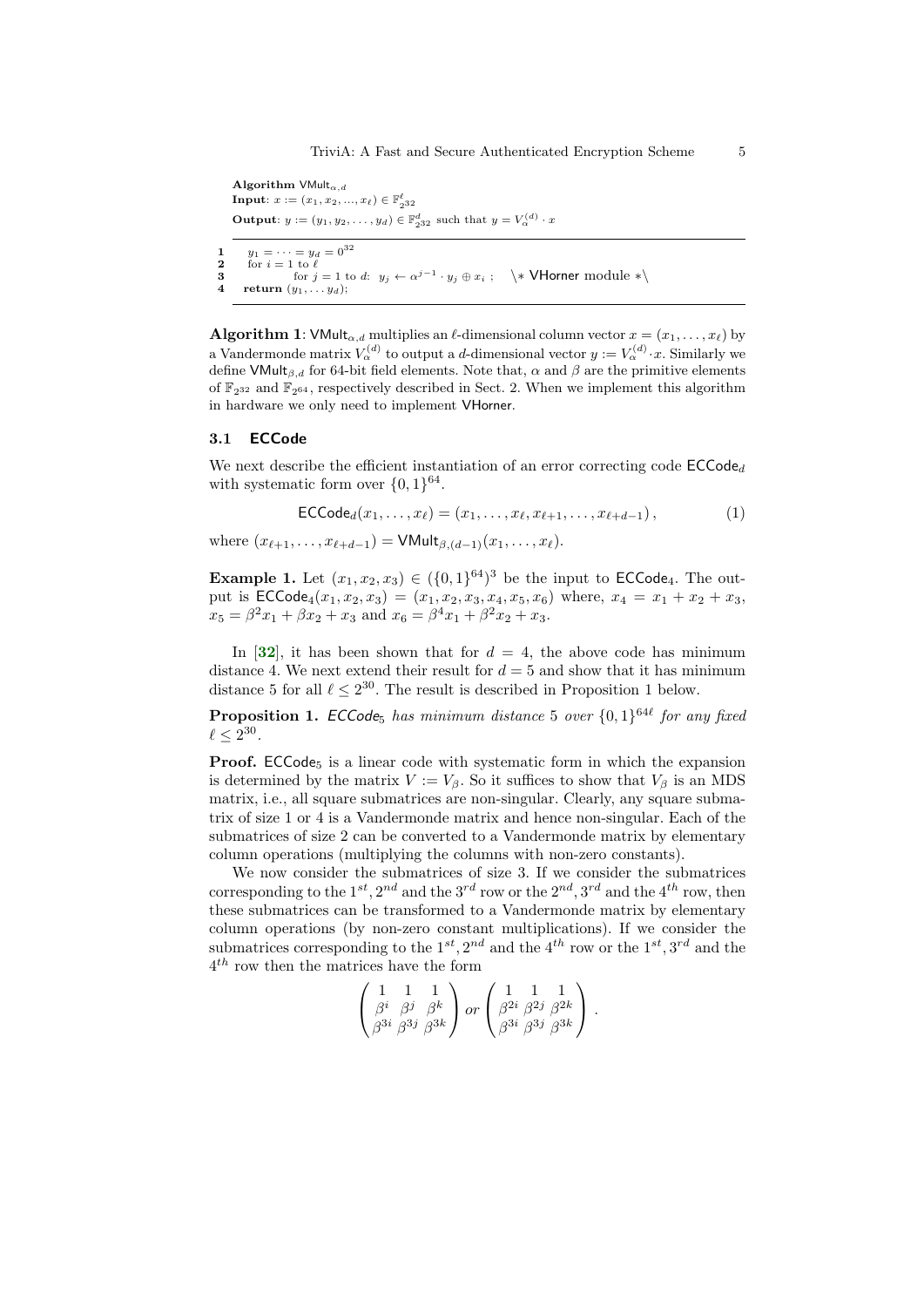One can check that the submatrix corresponding to the  $1^{st}$ ,  $2^{nd}$  and the  $4^{th}$ row is non-singular if and only if  $1 + \beta^{(i-j)} + \beta^{(k-j)} \neq 0$ , by computing the determinant. We have experimentally verified that the above condition holds for all  $i < j < k \leq 2^{30}$ . This completes the proof.

#### 3.2 EHC Hash

<span id="page-5-1"></span><span id="page-5-0"></span>EHC hash [[32](#page-22-4)] is a  $2^{-128}$ - $\Delta$ U hash which requires fewer multiplications than the Toeplitz hash [[26](#page-22-6)] to process a message block. For a fixed length  $\ell \leq 2^{30}$ , the definition of  $\mathsf{EHC}^{(d,\ell)}$  is given in the Algorithm 2 for all  $d \leq 5$ . PDP hash used in this construction is described in Sect. 2.

```
Algorithm \mathsf{EHC}^{(d,\ell)}Input: (k_1, \ldots, k_{\ell+d-1}) \in \{0, 1\}^{64(\ell+d-1)}, x \in \{0, 1\}^{64\ell}
```

```
1 (x_1, \ldots, x_{\ell+d-1}) \leftarrow \mathsf{ECCode}_d(x);2 for i = 1 to \ell + d - 1: g_i = \text{POP}(k_i, x_i);<br>3 return VMult f(x_i, x_i);
```

```
return VMulti_{\alpha,d}(g_1, g_2, \ldots, g_{\ell+d-1});
```
<span id="page-5-2"></span>**Algorithm 2:** EHC<sup>(d,e)</sup> [[32](#page-22-4)] hash for a fixed length message.

The variable length hash  $\mathsf{EHC}^{(d)}$  defined over all messages of sizes 64 $\ell$ , 1  $\leq$  $\ell \leq 2^{30}$ , is computed as follows:

$$
\mathsf{EHC}^{(d)}((K,(V_1,V_2));x) = \mathsf{EHC}^{(d,\ell)}(K;x) \oplus b_1 \cdot V_1 \oplus b_2 \cdot V_2,
$$

where  $x \in s^{64\ell}$ ,  $K \in \{0,1\}^{64(\ell+d-1)}$ ,  $V_1, V_2 \in \{0,1\}^{32d}$  and  $(b_1, b_2) \in \{0,1\}^2$  is the binary representation of  $\ell$  mod 4.

**Example 1 (continued)**. We have already seen how  $\mathsf{ECCode}_4(x_1, x_2, x_3)$  =  $(x_1, x_2, x_3, x_4, x_5, x_6)$  has been defined. Let  $k = (k_1, \ldots, k_6) \in (\{0, 1\}^{64})^6$  be the corresponding key. For  $1 \leq i \leq 6$ , denote,  $x_i = x_{i1}||x_{i2}$  and  $k_i = k_{i1}||k_{i2}$ with  $x_{i1}, x_{i2}, k_{i1}, k_{i2} \in \{0, 1\}^{32}$ . For  $1 \le i \le 6$ , denote  $g_i = \text{PDP}(x_i, k_i) =$  $(x_{i1} + k_{i1})(x_{i2} + k_{i2})$ . Thus,  $\text{EHC}^{(4,3)}(k; x_1, x_2, x_3) = (o_1, o_2, o_3, o_4)$  where,

• 
$$
o_1 = g_1 + \ldots + g_5 + g_6
$$
,  $o_2 = \alpha^5 g_1 + \ldots + \alpha g_5 + g_6$ ,  
\n•  $o_3 = \alpha^{10} g_1 + \ldots + \alpha^2 g_5 + g_6$ ,  $o_4 = \alpha^{15} g_1 + \ldots + \alpha^3 g_5 + g_6$ 

#### 3.3 Discussions

<span id="page-5-3"></span>**ECCode**<sub>4</sub> and **ECCode**<sub>5</sub> are MDS codes for  $\ell \leq 2^{32}$  and  $\ell \leq 2^{30}$  respectively (see [[32](#page-22-4)] and Proposition 1). To incorporate arbitrary length messages, we define ECCode<sup>\*</sup><sub>d</sub> as follows. It first parses  $x \in \mathbb{F}_{2^{64}}^+$  as  $(X_1, \ldots, X_m)$  such that all  $X_i$ 's, possibly excluding the last one, are  $2^{30}$ -block elements. We call these  $X_i$ 's chunk. The last one is possibly an incomplete chunk. Next, apply  $\mathsf{ECCode}_d$  to all of these chunks individually. More formally,

$$
\mathsf{ECCode}_d^*(x) = (\mathsf{ECCode}_d(X_1), \dots, \mathsf{ECCode}_d(X_{m-1}), \ \mathsf{ECCode}_d(X_m)).
$$
 (2)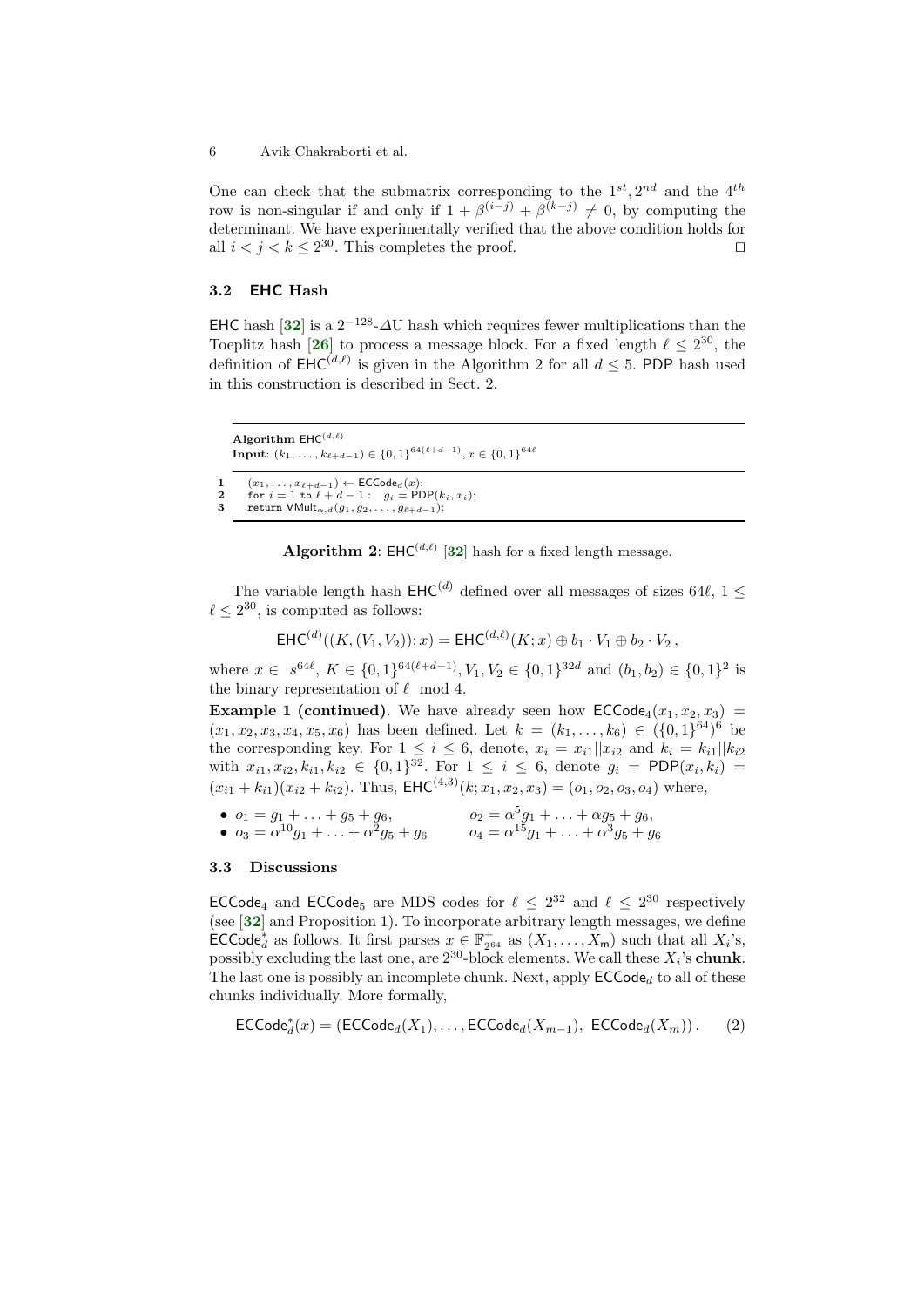We next extend the definition of  $EHC^{(d,\ell)}$ , denoted as  $xEHC^{(d,\ell)}$ , which works the same as  $\mathsf{EHC}^{(d,\ell)}$  except it runs  $\mathsf{ECCode}_d^*$  instead of  $\mathsf{ECCode}_d$  (line 1 of Algorithm 2), i.e., the first step is executed as  $(x_1, \ldots, x_{\ell+d-1}) \leftarrow \mathsf{ECCode}_d^*(x)$ .

Table 1. # 32-bit field multiplications needed for EHC-Hash, Toeplitz-Hash and Poly-Hash (with  $d = 4$ ) to process a 64 $\ell$ -bit message,  $\ell \leq 2^{30}$ . In case of Poly-Hash we need to apply 40-bit field multiplications for a 160-bit hash.

| Tag Size | $^{+}$<br>EHC Hash | Multiplications $\#$ Multiplications<br>Toeplitz-PDP Hashl | $\#$ Multiplications<br>Polv-Hash |
|----------|--------------------|------------------------------------------------------------|-----------------------------------|
| 128      | $+3$               | 41                                                         | $4.5\ell$                         |
| 160      |                    | $5\ell$                                                    | 4.5 $\ell$ [40]                   |

Comparison with  $EHC^{(d)}$  for arbitrary length and other hashes. We have chosen EHC hash as it requires much less multiplications than others (see Table 1). We have modified the processing of EHC for variable length messages. EHC uses a fixed length dependent key to deal with variable length messages, and the key needs to be stored, but we generate all the keys in run-time through the stream cipher so we do not need to store it. To achieve authenticity, one needs to apply a pairwise independent hash. By adding a length dependent key to the output of a Universal hash we can construct a ∆-Universal hash. Construction of a pairwise independent hash can be achieved by masking one more independent key to the output of a  $\Delta$ -Universal hash. However, as we generate keys on the fly, our hash becomes pairwise independent and this further saves more storage. We provide a detailed discussion of hardware implementation in Sect. 6.

### 4 TriviA Authenticated Encryption

<span id="page-6-0"></span>We first propose a stream cipher  $TriviA-SC<sup>4</sup>$  which has a similar design as the popular stream cipher Trivium [[16](#page-21-2)]. Trivium is well studied and efficient both in terms of hardware and software. It uses an 80-bit secret key, an 80-bit nonce and a 288-bit internal state and provides 80-bit security. We aim to provide higher security while maintaining the simplicity and without increasing the state size much. In particular, we have made the following modifications:

- 1. We keep the size of state S to be 384 bits and increase the size of key K and nonce  $N$  to 128 bits.
- 2. We introduce a non-linear effect in the key stream computation.

Algorithm 3 describes all the basic modules used for the stream cipher TriviA-SC (see Fig. 4.1). A proper integration of these modules need to be defined to obtain a stream cipher or an authenticated encryption. For example, when we want to use it in stream cipher mode, we first run  $\textsf{Load}(K, IV)$  for an initial value IV, then Update for some reasonable rounds (to make the state random) and finally, both KeyExt and Update to obtain the key stream. However, in case

<sup>4</sup> Our authenticated encryption TriviA (a shorthand notation for Trivium-Authenticated Encryption) is based on the stream cipher TriviA-SC.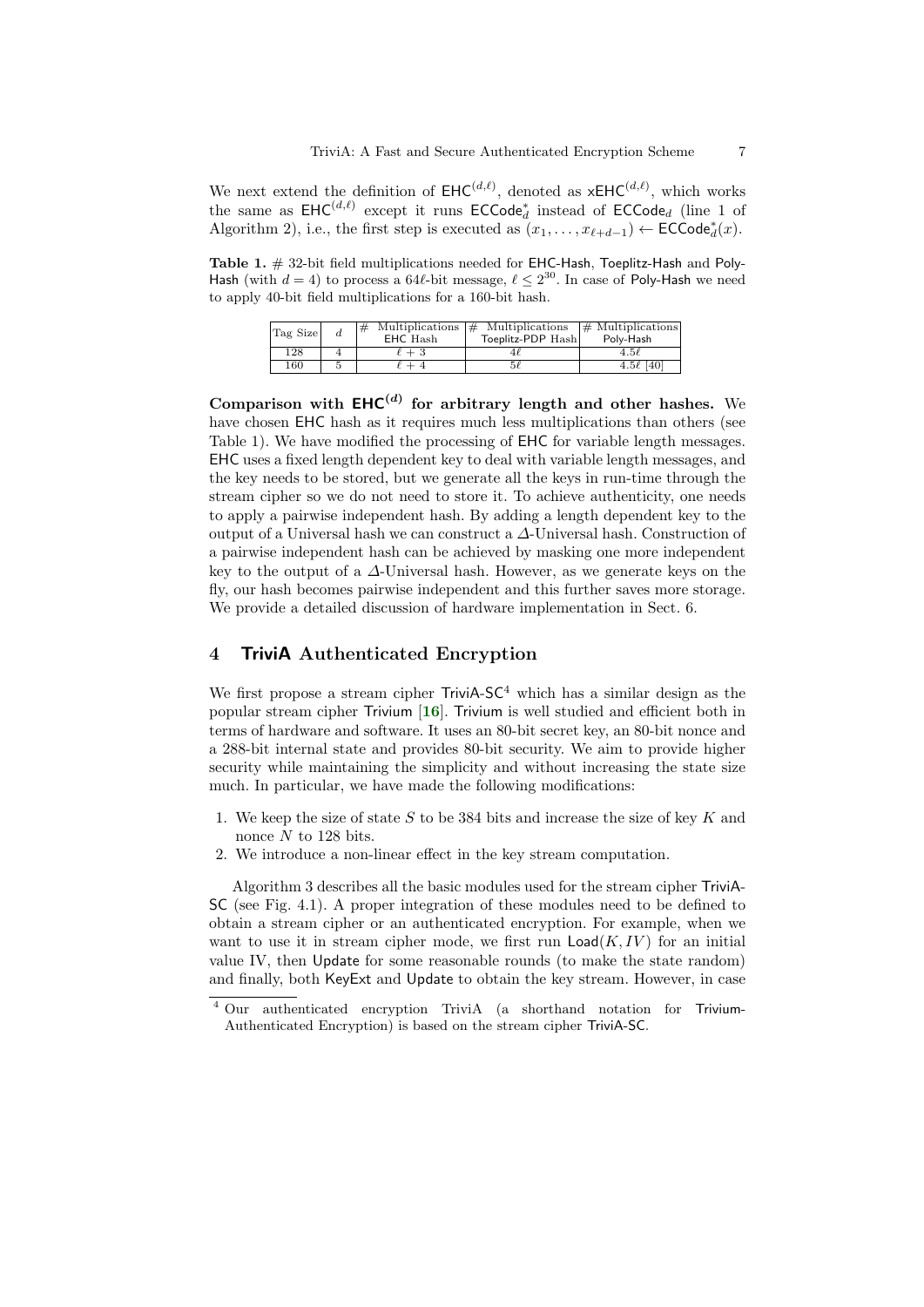Modules of TriviA-SC: The state  $S := (S_1, S_2, \ldots, S_{384}) \in \{0,1\}^{384}$  is represented by  $A = (S_1, \ldots, S_{132}), B = (S_{133}, \ldots, S_{237})$  and  $C = (S_{238}, \ldots, S_{384}).$ 

|                | Load $(K, N)$ / * Key and IV Loading * /<br>1 $A = K  1^4$ , $B = 1^{105}$ , $C = N  1^{19}$ ; |
|----------------|------------------------------------------------------------------------------------------------|
|                | Update(S) / * Update a Single Round * /                                                        |
| $\mathbf{2}$   | $t_1 \leftarrow A_{66} \oplus A_{132} \oplus (A_{130} \wedge A_{131}) \oplus B_{96};$          |
| 3              | $t_2 \leftarrow B_{69} \oplus B_{105} \oplus (B_{103} \wedge B_{104}) \oplus C_{120};$         |
| $\overline{4}$ | $t_3 \leftarrow C_{66} \oplus C_{147} \oplus (C_{145} \wedge C_{146}) \oplus A_{75};$          |
| 5              | $(A_1, A_2, A_3, , A_{132}) \leftarrow (t_3, A_1, A_2, , A_{131});$                            |
| -6             | $(B_1, B_2, B_3, , B_{105}) \leftarrow (t_1, B_1, B_2, , B_{104});$                            |
| 7              | $(C_1, C_2, C_3, , C_{147}) \leftarrow (t_2, C_1, C_2, , C_{146});$                            |
|                |                                                                                                |

Algorithm 3: Modules of TriviA-SC.

of authenticated encryption we additionally need to process the associate data and need to produce a tag.

Trivia-SC is also parallelizable up to 64 bits, i.e., the stream cipher can produce upto 64 output bits at a single clock cycle (see KeyExt64). Similarly, the 64 round updates of Trivia-SC can also be computed in a single clock cycle (see Update64). KeyExt64 and Update64 are described in Algorithm 4.

|                                    | KeyExt64 / * Extract 64 Bit Key Stream * /<br><b>Output</b> $t = A_{[366]} \oplus A_{[69132]} \oplus B_{[669]} \oplus B_{[42105]} \oplus C_{[366]} \oplus C_{[84147]}$<br>$\oplus A_{[39\cdots 102]} \wedge B_{[3\cdots 66]};$                                                                                                                                                                                                                                                                                                                                                                                                                                        |
|------------------------------------|-----------------------------------------------------------------------------------------------------------------------------------------------------------------------------------------------------------------------------------------------------------------------------------------------------------------------------------------------------------------------------------------------------------------------------------------------------------------------------------------------------------------------------------------------------------------------------------------------------------------------------------------------------------------------|
| $\mathbf{2}$<br>3<br>4<br>-5<br>-6 | Update 64 / $*$ Update 64 Rounds $*$ /<br>$t_1 \leftarrow A_{[3\cdots 66]} \oplus A_{[69\cdots 132]} \oplus (A_{[67\cdots 130]} \wedge A_{[68\cdots 131]}) \oplus B_{[33\cdots 96]};$<br>$t_2 \leftarrow B_{[6\cdots 69]} \oplus B_{[42\cdots 105]} \oplus (B_{[40\cdots 103]} \wedge B_{[41\cdots 104]}) \oplus C_{[57\cdots 120]};$<br>$t_3 \leftarrow C_{[366]} \oplus C_{[84147]} \oplus (C_{[82145]} \wedge C_{[83146]}) \oplus A_{[1275]}$<br>$(A_1, A_2, A_3, , A_{132}) \leftarrow (t_3, A_1, A_2, , A_{68})$ ;<br>$(B_1, B_2, B_3, , B_{105}) \leftarrow (t_1, B_1, B_2, , B_{41})$ ;<br>$(C_1, C_2, C_3, , C_{147}) \leftarrow (t_2, C_1, C_2, , A_{83})$ ; |

Algorithm 4: 64-bit modules of Trivia-SC. Here ∧ denotes "bitwise-and" of two 64-bit variables.

### 4.1 Specification of TriviA

<span id="page-7-0"></span>Algorithm 5 describes our authenticated encryption algorithm TriviA.

Sarkar [[33](#page-22-3)] has proposed several generic methods of combining  $\Delta U$  hash and a stream cipher  $SC_K$ . Formally, a stream cipher supporting an n-bit initial value IV is a keyed function  $SC_K : \{0,1\}^n \times \mathbb{N} \to \{0,1\}^+$  such that  $SC_K(N; \ell) \in$  $\{0,1\}^{\ell}$ . Whenever understood, we skip  $\ell$  as an input for the sake of notational simplicity. We mention a scheme close to our design paradigm and state its security guarantee (in a revised and simplified form appropriate to our notation). **Theorem [[33](#page-22-3)]** Suppose  $H<sub>\tau</sub>$  is an  $\epsilon$ - $\Delta U$  n-bit hash function and  $SC<sub>K</sub>$  is a stream cipher. Let AE be an authenticated encryption scheme defined as

<span id="page-7-1"></span>
$$
AE_{K,\tau}(N,D,M)=(C:=M\oplus Z, \quad T:=H_{\tau}(M)\oplus R),
$$

where  $(R, Z) = SC_K(H_\tau(N, A), |M| + n)$ . Then, we have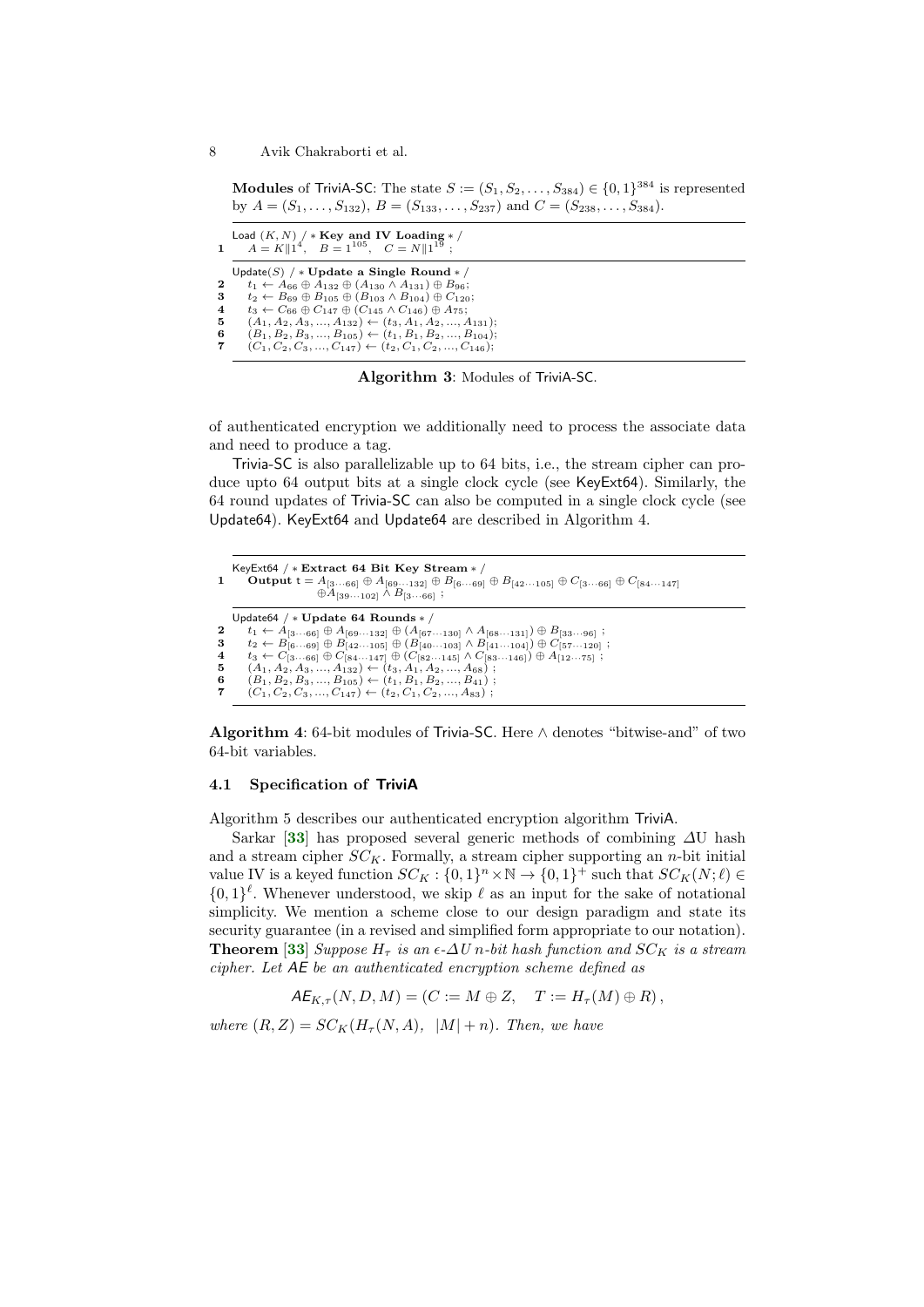Algorithm TriviA **Input:**  $(K, (N, D, M)) \in \{0, 1\}^{128} \times \{0, 1\}^{128} \times \{0, 1\}^* \times \{0, 1\}^*$ ),  $\ell_M, \ell_D \leq 2^{30}$ . 1 Processing  $N :$  Load $(K, N)$ , Update64 18 times; **2** Processing D :  $(z, SK) \leftarrow \text{KeyGen}(\ell_D + 4)$ ;  $\mathbf 3$   $\mathbf 7$  $0' = \mathsf{EHC}^{(5,\ell_D)}(SK;\overline{D}) \oplus (z_{\ell_D+2}||z_{\ell_D+3}||z_{\ell_D+4}[1..32]) ;$ 4  $S[1..160] = S[1..160] \oplus T'$ , Update64 18 times; 5 Processing M :  $(z, SK) \leftarrow \text{KeyGen}(\ell_M + 3);$ 6 if 64 divides  $|M|$  then  $V = z_{\ell_M} || z_{\ell_M+2}$ ;<br>
alse  $V = z_{\ell_{M+1}} || z_{\ell_{M+2}}$ ; 7 else  $V = z_{\ell_M+1} || z_{\ell_M+3};$ <br>8  $C = M \oplus z$ .  $T = \text{EHC}^{(4,\ell)}$ 8  $C = M \oplus z, T = \mathsf{EHC}^{(4,\ell_M)}(SK; \overline{M}) \oplus V;$ 9 return  $(C, T)$ ; Module  $KevGen(\ell)$ : 10 for  $i = 1$  to  $\ell:$   $z_i =$  KeyExt64,  $SK_i = A[1..64]$ , Update64;

11 return  $(z_1 \|\cdots z_\ell, SK_1\|\cdots SK_\ell)$ ;

**Algorithm 5:** TriviA Authenticated Encryption Scheme: Given a binary string x, we define  $\bar{x} := x||10^d$  where d is the smallest non-negative number such that  $|x| + d + 1$ is a multiple of 64 and we write  $\ell_x = |\overline{x}|/64$ . The nonce N is chosen unique for each encryption. Here  $C = M \oplus z$  means that we xor M with the first |M| bits of z.

1.  $\mathbf{Adv}_{AE}^{\text{prf}}(q, \sigma, t) \leq \mathbf{Adv}_{SC}^{\text{prf}}(q, \sigma, t') + q^2 \epsilon$  and

2.  $\mathbf{Adv}_{\mathcal{A}\mathcal{E}}^{\text{auth}}(q, q_f, \sigma, t) \leq \mathbf{Adv}_{SC}^{\text{prf}}(q+1, \sigma, t') + (1+q^2)\epsilon.$ 

Where  $t' \approx t + t_H$  and  $t_H$  is the total time required for hashing all queries.

How Our CONSTRUCTION DIFFERS FROM  $AE_{K,\tau}$ . The above construction requires two keys K and  $\tau$ . In our construction, we generate the key  $\tau$  from the stream cipher and hence we require only one key  $K$ . As the stream cipher generates run time output bit stream, we can apply those universal hash functions requiring variable length keys, which are more efficient than those hash functions based on a single small key. For example, Poly-Hash [[14](#page-21-9), [15](#page-21-10), [34](#page-22-7)] is not as hardware efficient as **EHC** and provides a weaker security bound.

#### 4.2 Discussions

Authenticated Encryption for larger message/associate data. We can further extend TriviA for computing the intermediate data and the tag for arbitrary length message and associated data. The extended algorithm of TriviA for handling larger messages is functionally almost the same as TriviA, except that it uses  $xEHC^{(d,\ell)}$  to compute the intermediate data (line 3 of Algorithm 5) and the tag, and the KeyGen algorithm will generate keystream according to the length of the codeword computed by  $\mathsf{ECCode}_d^*$ . The algorithm also selects the part of the key  $z$  that appears in the same clock cycles with the message blocks so that we do not need to hold the key. This part of  $z$  is xored with the message to produce the ciphertext as before.

Nonce Misuse Scenario. We generalize the EHC hash to incorporate 160 bits hash for processing associate data. This would allow some room for repetition of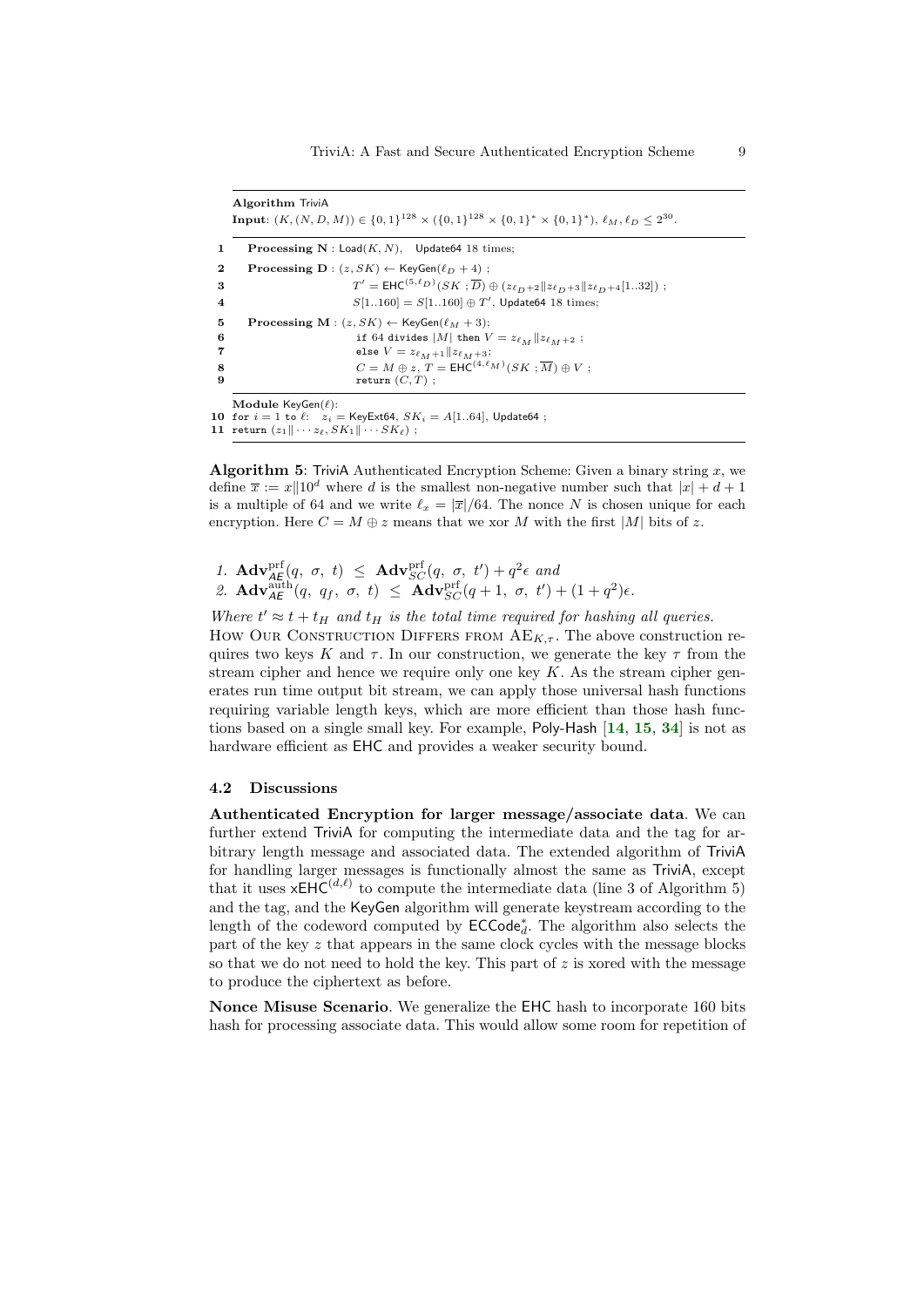

<span id="page-9-1"></span><span id="page-9-0"></span>Fig. 4.1. TriviA-SC Stream Cipher

the nonce (but no repetition of nonce, associated data pair) without degrading the security (see the privacy and authenticity bound for TriviA in Sect. 5).

### 5 Security Analysis

#### 5.1 Security Against Known Attacks

<span id="page-9-2"></span>Cube-Attack and Polynomial Density: The Cube Attack  $[17]$  $[17]$  $[17]$  is the best known algebraic attack on reduced round versions of Trivium  $[16]$  $[16]$  $[16]$ . Note that the output bits from the stream cipher can be described by a polynomial over the key and the nonce bits. The cube attack tries to analyze the polynomial  $P(k_1, \dots, k_n; iv_1, \dots, iv_p)$  corresponding to the first output bit, where  $k_1, \dots, k_n$ are the secret key bits and  $iv_1, \dots, iv_p$  are the public nonce bits. Given a subset  $S = \{iv_{v_1}, \dots, iv_{v_k}\}\$  of the set of all public nonce bits, P can be written as  $P = iv_{v_1} \cdots iv_{v_k} P_S + P_R$ , where no monomial of  $P_R$  is divisible by  $iv_{v_1} \cdots iv_{v_k}$ .  $P_S$  is called the *superpoly* yielded by S and  $iv_{v_1} \cdots iv_{v_k}$  is called the *maxterm* if  $P<sub>S</sub>$  is linear. The TriviA-SC with the recommended 1152-rounds initialization has no maxterm of size less than or equal to 29. Moreover, for the 896 and 832-round initialization version we have not found any maxterm of size 29 or less. But for the 768-round initialization version we have found some linear superpoly with cube size 20. This justifies our recommendation of the 1152-round initialization for TriviA-SC. We have also applied the Moebious Transform technique described by Fouque et al. [[20](#page-21-12)] to estimate the polynomial density of the output boolean function. We restrict polynomial to 30 IV variables and the density of the monomials of degree less than 30 in the restricted polynomial has been calculated. The result is given in Table 2. For a random Boolean function, we expect 50% density. The statistical tests on TriviA-SC have been performed by observing the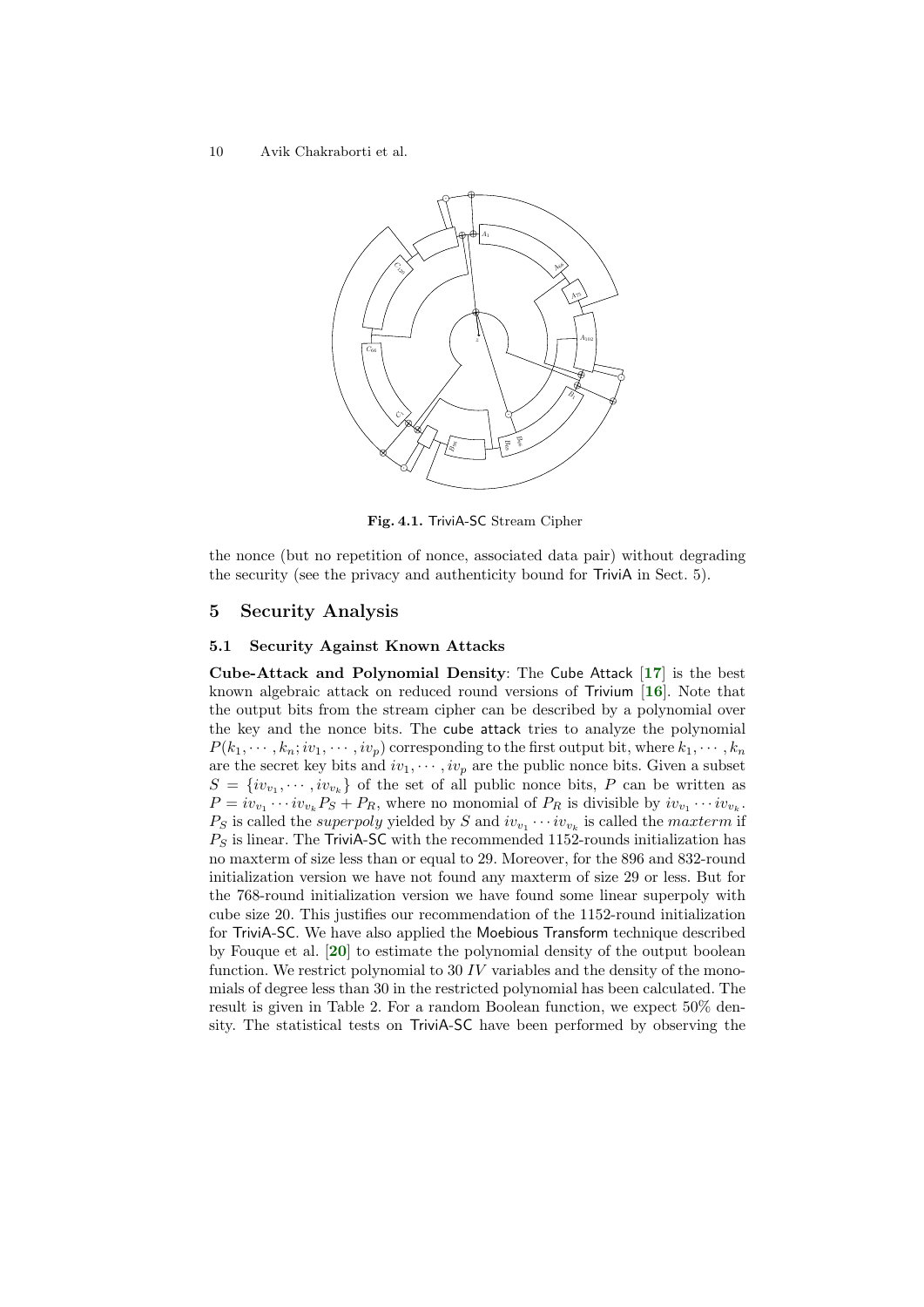Table 2. Monomial densities of TriviA-SC with 1152, 960, 896 and 832 Rounds.

<span id="page-10-1"></span><span id="page-10-0"></span>

| Monomial Size $25 \mid 26 \mid 27 \mid 28 \mid$ |                                                  |                                     |  | 29 |
|-------------------------------------------------|--------------------------------------------------|-------------------------------------|--|----|
| 1152                                            | 0.49 0.49 0.5 0.52 0.4                           |                                     |  |    |
| 960                                             | $\mid 0.5 \mid 0.5 \mid 0.5 \mid 0.51 \mid 0.36$ |                                     |  |    |
| 896                                             |                                                  | $0.5$ $ 0.49 $ $0.5$ $ 0.47 $ $0.5$ |  |    |
| 832                                             | [0.43] 0.36] 0.29] 0.14] 0.03                    |                                     |  |    |
|                                                 |                                                  |                                     |  |    |

output bit stream using the NIST Test Suite [[6](#page-20-6)] and no weeknesses were found. We have also performed the same tests on a version of TriviA-SC where the key is a random 384-bit string and no weaknesses were found.

<span id="page-10-2"></span>Resistance against guess-then-find attack [\[27\]](#page-22-8): The attack by Maximov et al. [[27](#page-22-8)] works in two phases. The first phase guesses some internal state and makes linear approximations of some of the nonlinear state updation. This would help to produce a set of linear equations (and also several second degree equations) on the unguessed state bits using the output stream. In the second phase we simply solve all state bits provided we have sufficient number of equations. This idea is applicable for both reduced round versions of Trivium and Trivia-SC.

One possible approach of the first phase for the Trivium is an exhaustive guess on one-third of the state (96 bits with the indices that are a multiple of 3 stored in a set  $\tau_0^{(t)}$  out of 288 bits). As the output bits are linear in the state bits, it is sufficient to guess 72 state bits and the remaining 32 state bits can be recovered easily. This actually happens, as indices of the bits in the output polynomial are multiple of 3 and the lifetime of a state bit in the internal state is at least 66 rounds before it is mixed with other bits. Using the guesses, we can obtain  $n_1 = 100$  linear equations and  $n_2 = 61$ , 2-degree equations on the remaining state bits by observing the output stream. So the complexity for the second phase, denoted c, would be costly as we do not have sufficient linear equations.

There is an optimized version of the first phase which further makes linear approximation of the nonlinear terms in the state update functions to construct several other linear equations on the state bits in  $\tau_0^{(t)}$ . The complexity of the first phase for this version of the attack is  $2^{83.5}$  and it forms  $n_1 = 192$  linear equations. Thus, the complexity in the second phase would be small.

Unlike Trivium, TriviA-SC has a nonlinear function in the output stream so to obtain  $n_1 = r$  linear equations one has to approximate r nonlinear equations ("AND" gate). In fact, as long as  $r \leq 96$ , the indices involved in these linear approximations are completely disjoint. Thus, the probability that all of these linear approximations hold is  $(3/4)^r$ . Now if we follow a similar approach mentioned above, we first make a guess of one-third of the internal state (128 bits out of 384). However, one can simply guess 106 state bits and the remaining 22 bits can be recovered from the output stream. As the output is nonlinear, we have to make a linear approximation for 22 round outputs. So the complexity of the first phase would be about  $2^{128-22} \times (4/3)^{22}$ . Now if we want to obtain  $n_1 = 32$ linear equations for the second phase (which is in fact much less than sufficient linear equations to recover all unguessed state bits), the total complexity for the first phase becomes  $2^{106} \times (4/3)^{22} \times (4/3)^{32} > 2^{128}$ . So we can not perform the above guess-then-find attack strategy in our stream cipher.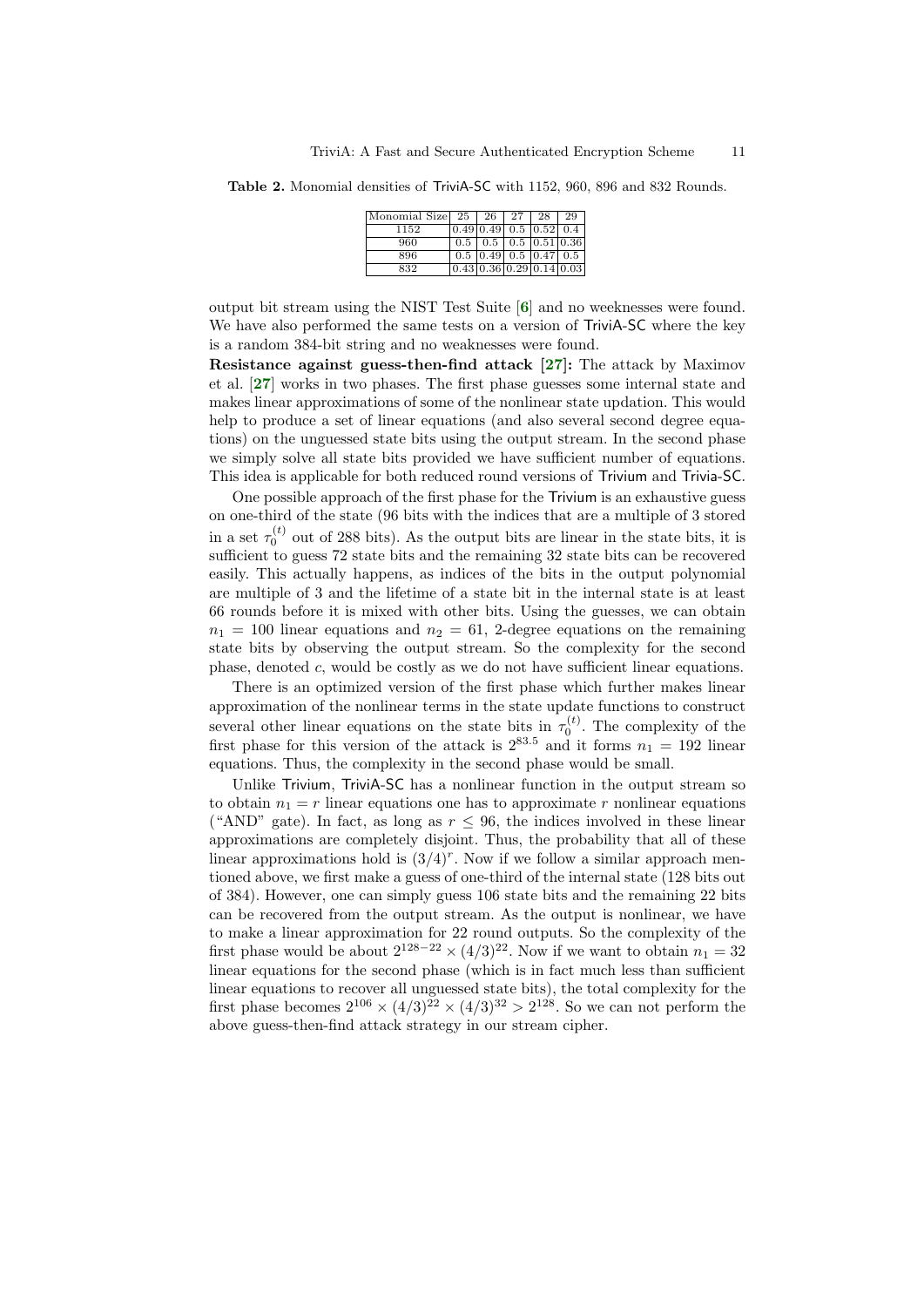#### 5.2 Privacy of TriviA

An adversary is called nonce-respecting if it makes encryption queries with all distinct nonce. A relaxed nonce-respecting adversary makes queries such that the pairs  $(N, D)$  are distinct over all q encryption queries. In the following two theorems we assume that Trivia-SC generates a pseudorandom bit stream.

Theorem 1. Let A be a relaxed nonce-respecting adversary which makes at most q encryption queries. Moreover we assume that A can make at most  $2^{32}$  queries with a same nonce. Then,  $\mathbf{Adv}_{\text{Trivial}}^{\text{priv}}(A) \leq \frac{q}{2^{12}}$  $\frac{q}{2^{129}}$ .

**Proof.** Let A makes q queries  $(N_1, D_1, M_1), \ldots, (N_q, D_q, M_q)$  such that  $(N_i, D_i)$ 's are distinct and let  $Z_i$  and  $(C_i, T_i)$  be the respective key stream (including the state bit extraction) and final responses. Moreover let  $T_i'$  denote the intermediate tag obtained from the associated data which are inserted in the state after processing associated data. Let  $\mathcal{N} = \{N : \exists i \; N = N_i\}$  denote the set of all distinct nonces. We denote  $m = |\mathcal{N}|$ . For each  $N \in \mathcal{N}$ , we write  $\mathcal{I}_N = \{j : N_j = N\}$  and  $|\mathcal{I}_N| = q_N$ . Note that,  $q_N \leq 2^{32}$  for all nonces N and  $\sum_{N \in \mathcal{N}} q_N = q$ . By our assumption on the stream cipher output, the key stream  $Z_i$ 's would be independently distributed whenever we have distinct nonces. Thus, we define an event coll: there exists  $i \neq j$  such that  $N_i = N_j$  and  $T'_i = T'_j$ . If the coll event does not hold, then by using the ideal assumption of the stream cipher, all key streams  $Z_i$ 's (even with same nonce) are independent and uniformly distributed. As  $(C_i, T_i)$ 's are injective functions of the key-stream  $Z_i$ , the distribution of  $(C_i, T_i)$ 's are independent and uniform. So the privacy advantage is bounded by the probability of the event coll. In Proposition 2 below, we show that the collision probability is bounded above by  $\frac{q}{2^{129}}$  and hence the result follows.

#### Proposition 2.  $Pr[coll] \leq \frac{q}{2^{1/3}}$  $\frac{q}{2^{129}}$ .

**Proof.** Fix a nonce  $N \in \mathcal{N}$ . The probability that there exists  $i \neq j$  with  $N_i = N_j = N$  such that  $T'_i = T'_j$  is bounded by  $\binom{q_N}{2} \times 2^{-160}$ . This actually holds as this collision implies that  $EHC^5(D_i) = EHC^5(D_j)$  and  $EHC^5$  is a  $2^{-160}$ - $\Delta U$  hash (the underlying code ECCode<sub>5</sub> is MDS as shown in Proposition 1). Summing up the probability for all choices of nonce  $N$ , we have

$$
Pr[\text{coll}] = \sum_{N \in \mathcal{N}} q_N^2/2^{161} \leq 2^{32} \sum_{N \in \mathcal{N}} q_N/2^{160} = q/2^{129} \,.
$$

#### 5.3 Authenticity of TriviA

Now we show the authenticity of TriviA.

**Theorem 2.** Let A be a relaxed nonce-respecting adversary which makes at most q queries such that nonce can repeat up to  $2^{32}$  times. In addition, A is making at most  $q_f$  forging attempt. If the stream cipher Trivia-SC is perfectly secure then

$$
Adv_{\text{Trivial}}^{\text{auth}}(A) \ \leq \ \frac{q}{2^{129}} + \frac{q_f}{2^{124}} \, .
$$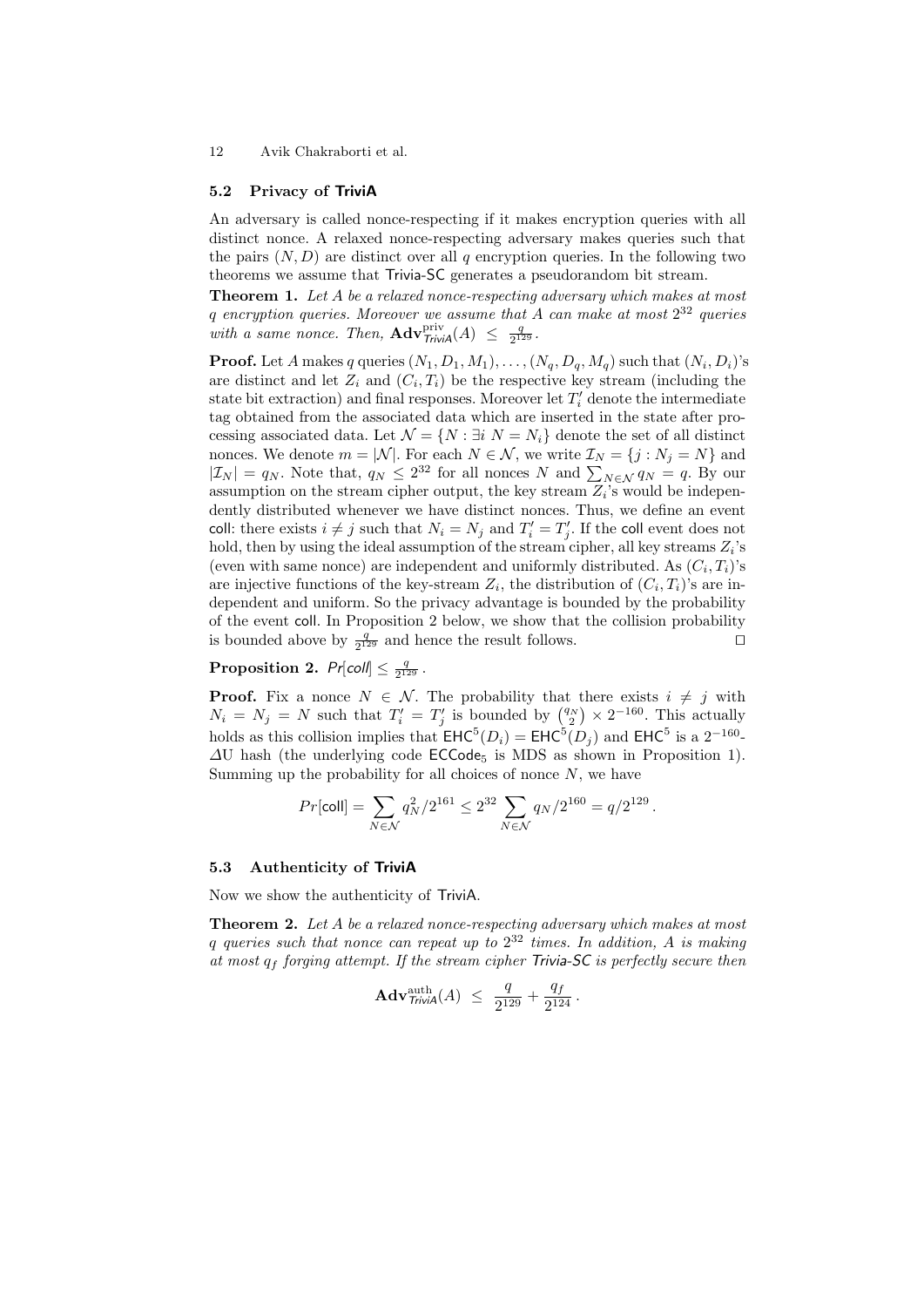**Proof.** Let the q queries be  $(D_i, N_i, M_i)$  and the corresponding responses be  $(C_i, T_i)$  with intermediate tags  $T'_i, 1 \leq i \leq q$ . We also denote the key stream for the *i*<sup>th</sup> query be  $Z_i$ . By applying the privacy bound, which is  $q/2^{129}$ , we may assume that all the q key streams  $Z_1, \ldots, Z_q$  are uniformly and randomly distributed. We consider two cases depending on a forging attempt  $(N^*, D^*, C^*, T^*)$ .

**Case A**. The adversary makes a forging attempt  $(N^*, D^*, C^*, T^*)$  with a fresh  $(N^*, D^*)$ . In this case, let  $\mathcal{I} = \{i : N_i = N^*\}$ . By the restriction,  $|\mathcal{I}| \leq 2^{32}$ . Note that for all  $j \notin \mathcal{I}$ , the  $Z_j$ 's are independent from  $Z^*$  the key-stream for the forging attempt. For all  $i \in \mathcal{I}$ , the  $Z_i$ 's also would be independent from  $Z^*$  provide that the intermediate tag  $T_i$ 's do not collide with the intermediate tag  $T^*$  for the forging attempt. This can happen with probability at most  $2^{32}/2^{160} = 2^{-128}$ . Whenever  $Z^*$  behaves like a random string, the forging probability will be  $2^{-128}$ (as the tag size is 128). So the total forging probability, in this case, will be at most  $2^{-128} + 2^{-128} = 2^{-127}$ .

**Case B.** Suppose the adversary makes a forging attempt with  $(N^*, D^*)$  =  $(N_i, D_i)$  for some i. Note that one of the key-streams  $Z_i$  and  $Z^*$  would be a prefix of the other (depending on the length of the ciphertext). Note that for all other  $Z_j$ 's,  $j \neq i$  would be independent of  $Z^*$  and so we can ignore the responses of the other queries. So the forging probability is the same as

 $p := \Pr[(N_i, D_i, C^*, T^*)$  is valid  $|(C_i, T_i)|$  is response of  $(N_i, D_i, M_i)]$ . (3)

Claim  $p \leq 2^{-124}$ .

We postpone the proof of the claim. Assuming this claim, any forging attempt is successful with probability at most  $2^{-124}$  (as the Case-A has lower success probability). Since A makes at most  $q_f$  attempts and adding the privacy advantage the forging probability would be bounded by  $\frac{q}{2^{129}} + \frac{q}{2^{12}}$  $\frac{q_f}{2^{124}}$ . This completes the proof.

**Proof of the Claim**. Let  $M^*$  be the message corresponding to  $C^*$ . We prove it by considering different cases based on  $\ell := \ell_{M_i}$  and  $\ell^* := \ell_{M^*}$ . For simplicity, we assume that both  $M_i$  and  $M^*$  are complete block messages. The proof for incomplete message blocks is similar. We also write  $Z$  into a pair  $(SK, z)$  where  $SK$  denotes the state key and z denotes the output stream. Note that, the zvalues can be leaked through the ciphertext and some of the z-values may be also used to compute the tag. We mainly need to handle different cases depending on how the z-values are leaked.

<span id="page-12-0"></span>Case 1:  $\ell^* = \ell$  In this case, the conditional forging event can simply be written as  $\mathsf{EHC}^{4,\ell}(SK;M_i) \oplus \mathsf{EHC}^{4,\ell}(SK^*;M^*) = \delta := T_i \oplus T^*$ . As,  $\ell^* = \ell$ , thus  $SK = SK^*$ . By using the known fact that EHC is a  $2^{-128}$ - $\Delta$ U hash [[32](#page-22-4)] we have  $p \leq 2^{-128}.$ 

For the case 2 and 3, we denote,  $\text{EHC}^{4,\ell}(z; M_i) = (H_1, H_2)$  and similarly  $\mathsf{EHC}^{4,\ell^*}(z^*; M^*) = (H_1^*, H_2^*)$  where  $H_i$  and  $H_i^*$ s are 64-bit strings. We similarly parse T and  $T^*$  as  $(T_1, T_2)$  and  $(T_1^*, T_2^*)$ .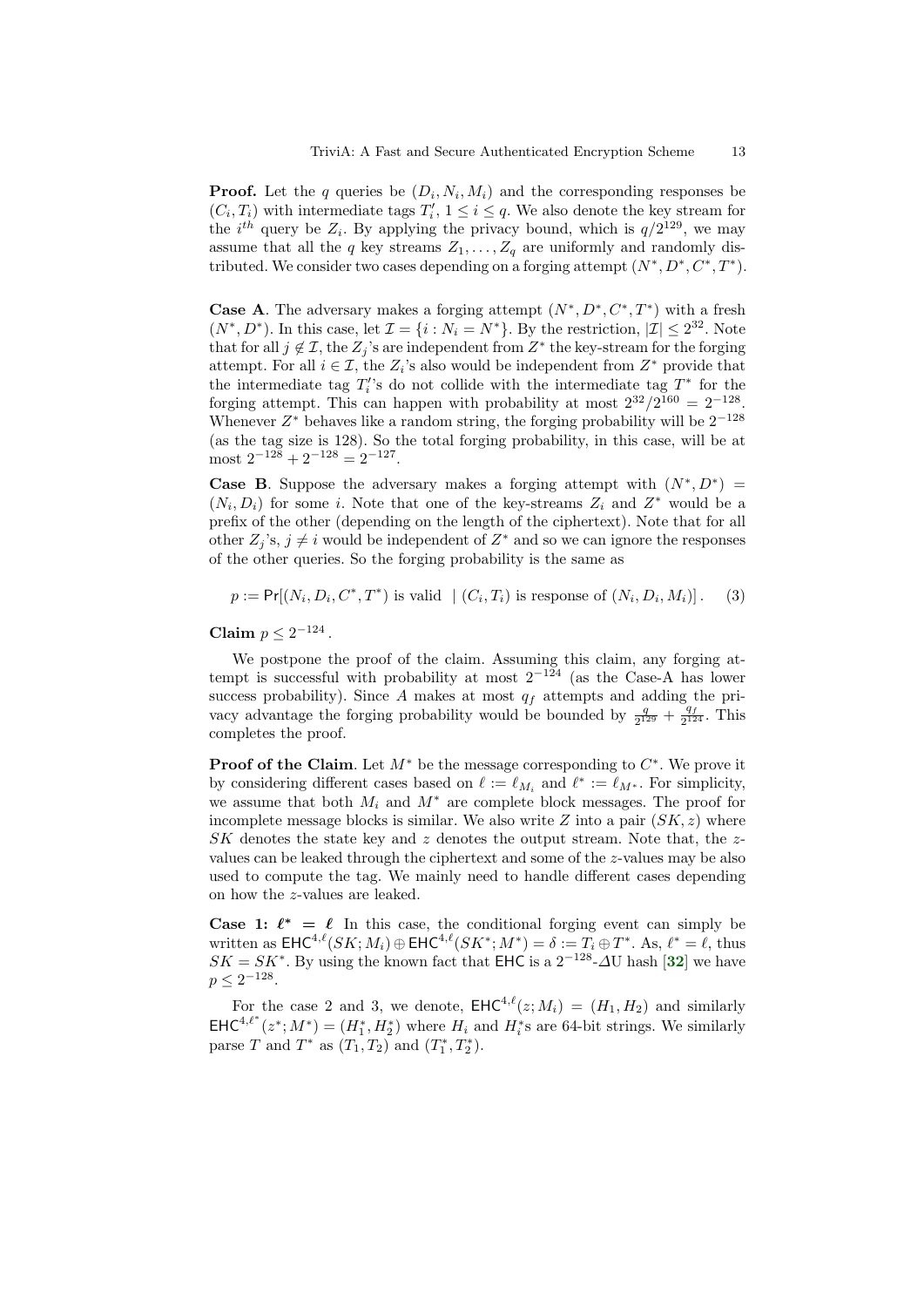**Case 2:**  $\ell^* = \ell + 1$  In this case, all of the variable keys z are distinct and are not leaked through the ciphertext  $C_i$ . So the forging probability is equivalently written as

$$
p = \Pr[H_1^* \oplus z_{\ell+1} = T_1^*, H_2^* \oplus z_{\ell+3} = T_2^* \mid H_1 \oplus z_{\ell} = T_1, H_2 \oplus z_{\ell+2} = T_2].
$$

Thus, by using the entropy of  $z_{\ell}$ ,  $z_{\ell+1}$ ,  $z_{\ell+2}$  and  $z_{\ell+3}$ , we get the bound. **Case 3:**  $\ell^* > \ell + 1$  Except the case  $\ell^* = \ell + 2$ , this case is same as before as all variable keys  $z$  are distinct and are not leaked through the ciphertext  $C_i$ . When  $\ell^* = \ell + 2$  we have three variable keys  $z_{\ell}, z_{\ell+2}$  and  $z_{\ell+4}$  which are masked to define the tags. So the forging probability is equivalently written as

$$
p = \Pr[H_1^* \oplus z_{\ell+2} = T_1^*, H_2^* \oplus z_{\ell+4} = T_2^* \mid H_1 \oplus z_{\ell} = T_1, H_2 \oplus z_{\ell+2} = T_2].
$$

The independence of the z values implies,

$$
p = \Pr[H_2^* \oplus z_{\ell+4} = T_2^*] \times \Pr[H_1^* \oplus H_2 = T_1^* \oplus T_2 := \delta]
$$
  
=  $2^{-64} \times \Pr[H_1^* \oplus H_2 = T_1^* \oplus T_2 := \delta]$ .

Now the effect of the state keys  $SK_{\ell+4}, SK_{\ell+5}$  is not present in  $H_1^*$  but they influence  $H_2$ . By using  $2^{-31}$ -balancedness of the pseudo-dot-product hash, we conclude that  $Pr[H_1^* \oplus H_2 := \delta] \leq 2^{62}$  and so  $p \leq 2^{-126}$ .

**Case 4:**  $\ell^* < \ell - 2$  In this case, the variable keys are different for both computations. Since one set of variable keys are leaked through the ciphertext and the other has full entropy we use the fact that  $EHC$  is  $2^{-124}$ -balanced. Using this one can show that  $p \leq 2^{-124}$ .

**Case 5:**  $\ell^* = \ell - 1$  Again, all four variable keys are distinct and one of them is leaked. So we can apply the argument (using balancedness of one 64-bit equation) to show that  $p \leq 2^{-126}$ .

**Case 6:**  $\ell^* = \ell - 2$  Again, by simplifying the forging event with the notation described in case 3 we have

$$
p = \Pr [H_1^* = z_{\ell-2} \oplus T_1^*, H_2^* \oplus z_\ell = T_2^* \mid H_1 \oplus z_\ell = T_1, H_2 \oplus z_{\ell+2} = T_2].
$$

Here note that, unlike in case 2, the value of  $z_{\ell-2}$  is leaked in the ciphertext. The above probability is the same as  $Pr[H_1^* = c_1, H_2^* \oplus H_1 = c_2]$  for some 64-bit constants  $c_1$  and  $c_2$ . Based on the balanced property of  $H_1^*$  (based on the state key  $SK_1, \ldots, SK_{\ell+1}$ ) and the balanced property of  $H_1$  (based on the state key  $SK_{\ell+2}, SK_{\ell+3}$  we can conclude that  $p \leq 2^{-124}$ .

Thus, we prove that  $p \leq 2^{-124}$  which concludes the proof of the claim.  $\square$ 

### 6 Hardware Implementation of TriviA-ck

#### 6.1 Cycles Per Byte (cpb) Analysis

The TriviA design targets high speed implementation and requires 47 clock cycles to authenticate and encrypt one message block of 64 bits. 18 cycles are required for the initialization phase where the state register is updated in every cycle along with Z, the associated data AD is loaded and processed in 1 cycle, and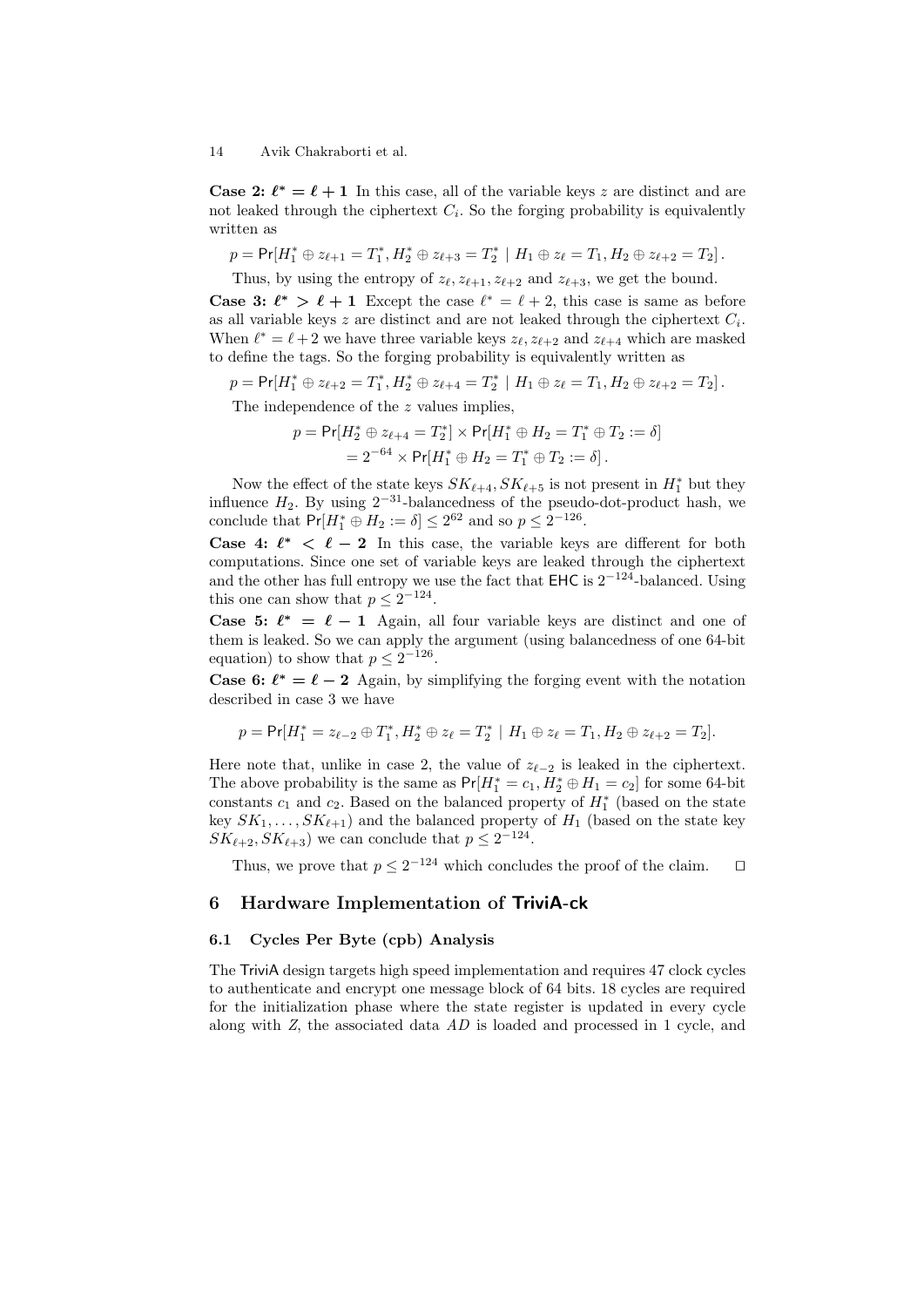during the checksum phase instead of loading the block, the checksum computed in an earlier stage is used as the input. The overall computation requires 4 cycles and an additional cycle is required to update the tag and the state register during AD processing. For message  $(msq)$  encryption, again, the same number of cycles are required but  $AD$  is replaced by msq. The rest of the process is the same with one minor difference, now the checksum is calculated only 3 times instead of 4 before the tag update. Analytically, the cycle count is represented below

$$
cycle\ count = (init_count * 2) + \frac{adlen}{8} + \frac{msglen}{8} + 4 + 1 + 3 + 1,\tag{4}
$$

where *init count* is 18 in TriviA, *adlen* and *msglen* are in bytes instead of bits. The corresponding *cpb* can be calculated using the following formula

$$
cpb = \frac{cycle\ count}{msglen} \,. \tag{5}
$$

Pipelining: So far, our analysis is done based on a design without any pipeline. Pipelining is a well-known technique to improve the throughput for a digital design. A three-stage pipelined design is employed for TriviA, which is explained later in this section. Pipelining affects latency adversely. In our case, the cycle count to authenticate and encrypt one message block of 64 bits increases to 49. Two additional clock cycles are required to flush the pipeline registers. The rest of the data processing flow remains the same. Similarly the cycle count for a pipelined design can be represented in the following manner.

$$
cycle\ count = \ (init_count * 2) + \frac{adlen}{8} + \frac{msglen}{8} + 9 + (pipe\_stages - 1), \ (6)
$$

where  $pipe\_stages$  is equal to 3 in our case. As the number of  $pipe\_stages$  increases, the corresponding cycle count will increase accordingly. The cpb can be calculated using Eq. (5).

#### 6.2 Hardware Architectures

We have implemented two different architectures of TriviA: a base implementation without any pipelining, and a three-stage pipelined implementation. The implementation is performed in a modular manner, which offers excellent scalability. Due to the similarity in the operations for processing  $AD$ , and msg, the same hardware modules are used to process both kinds of data. A single bit switch is used to distinguish between the type of input data. The TriviA architecture consists of the following modules:

- 1. State Registers: The state registers are used to store the intermediate states after each iteration. The state registers are used for 384-bit State Update, 256-bit Z register, 64-bit block, 160-bit tag, and 256-bit checksum.
- 2. State Update: The State Update module is nothing but a combination of Updated64, KeyExt64 which are used to update the current state of the stream cipher and generate key-stream. This module is used in each iteration during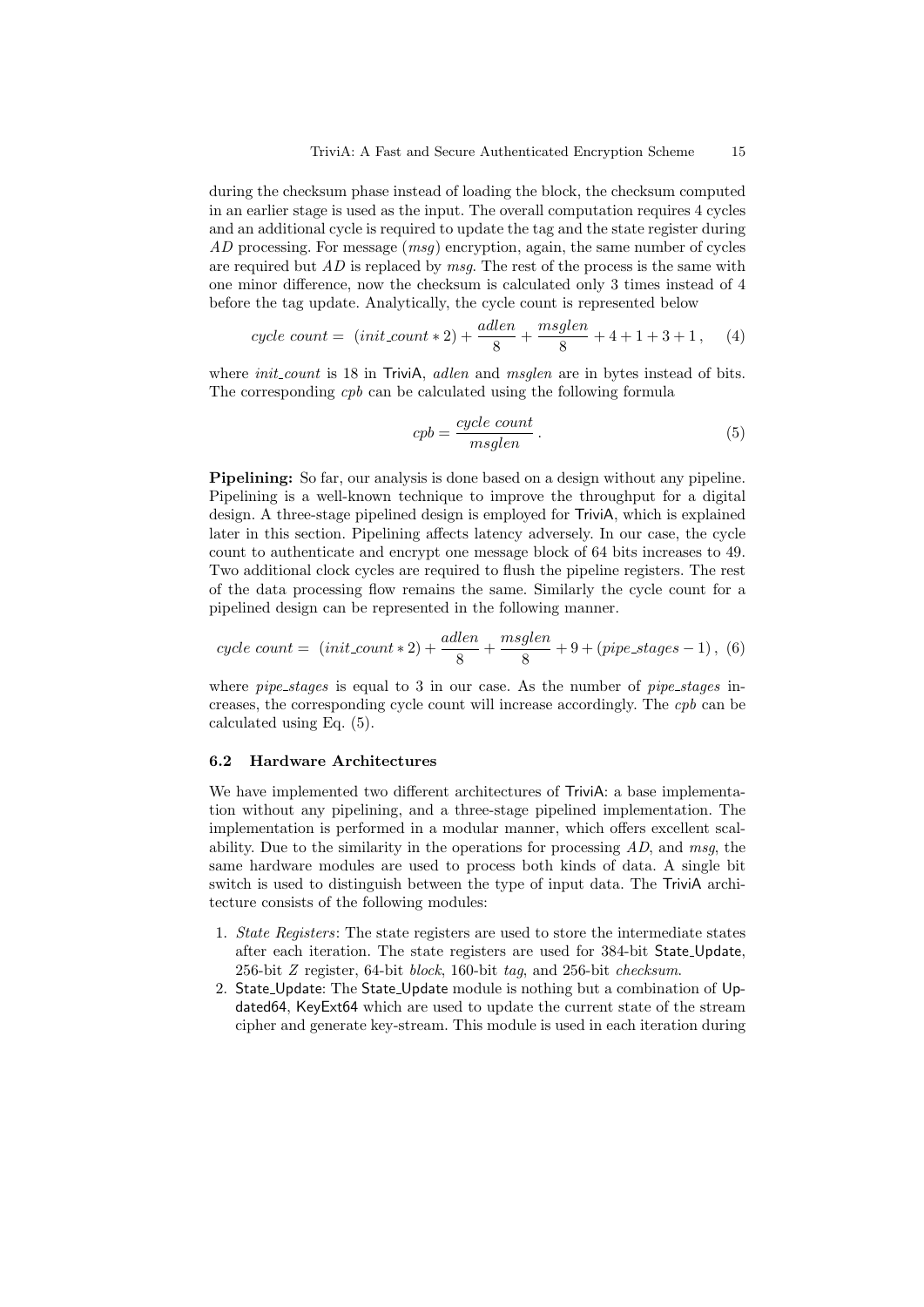initialization, encryption, and finalization. It takes 128-bit key, 128-bit nonce (which is further divided into two 64-bit parts, namely pub and param) and a 384-bit state register as inputs and updates the stream cipher state.

- 3. Field Multiplication: The Field multiplication module takes two 32-bit inputs, calculates the pseudo dot product on the input, and produces a 32-bit output.
- 4. VHorner32: This module is used for Horner's multiplication for the 32-bit Vandermonde Matrix Multiplication (i.e. in the computation of  $VMult_{\alpha,5}$ ). It takes two inputs, a 32-bit value from the field multiplication, and 160-bit tag value. It processes the input to generate a new tag of 160-bits. During the processing of AD, it processes all the 160-bits of the tag to give the output, whereas, for the message processing, only 128 bits are used.
- 5. VHorner64: This module is used for Horner's multiplication for the 64-bit Vandermonde Matrix Multiplication while computing the checksum for the error correcting code. It takes an input block of 64-bits, and the current checksum value of 256 bits as input. It generates a 256-bit checksum value as output. This modules executes its operations on 256 bits of the checksum when working on AD, otherwise it uses only 192 bits.



Fig. 6.1. TriviA basic hardware implementation

Base Implementation: We start with a base implementation of TriviA that exploits the parallelism inherent in the algorithm and processes 64 bits in each cycle, as shown in Fig. 6.1. The critical path is shown using a dotted line. Prior to initialization, the state register is loaded with Key, param, pub and 1 in the remaining bits on reset. Once the state registers are initialized, the initialization process starts where *state\_register* is updated in each cycle with State\_Update operation. After the initialization process,  $8$  bytes of  $AD$  are fetched to the block register, which feeds the Field Multiplication module after performing an exclusive OR between the 64-bit block and the 64-bit *state register*. In parallel, an exclusive OR is also performed between the 64-bit block and the 64-bit Z to produce the ciphertext. The Field Multiplication module is followed by the VHorner32 module which generates the new tag. The Field Multiplication module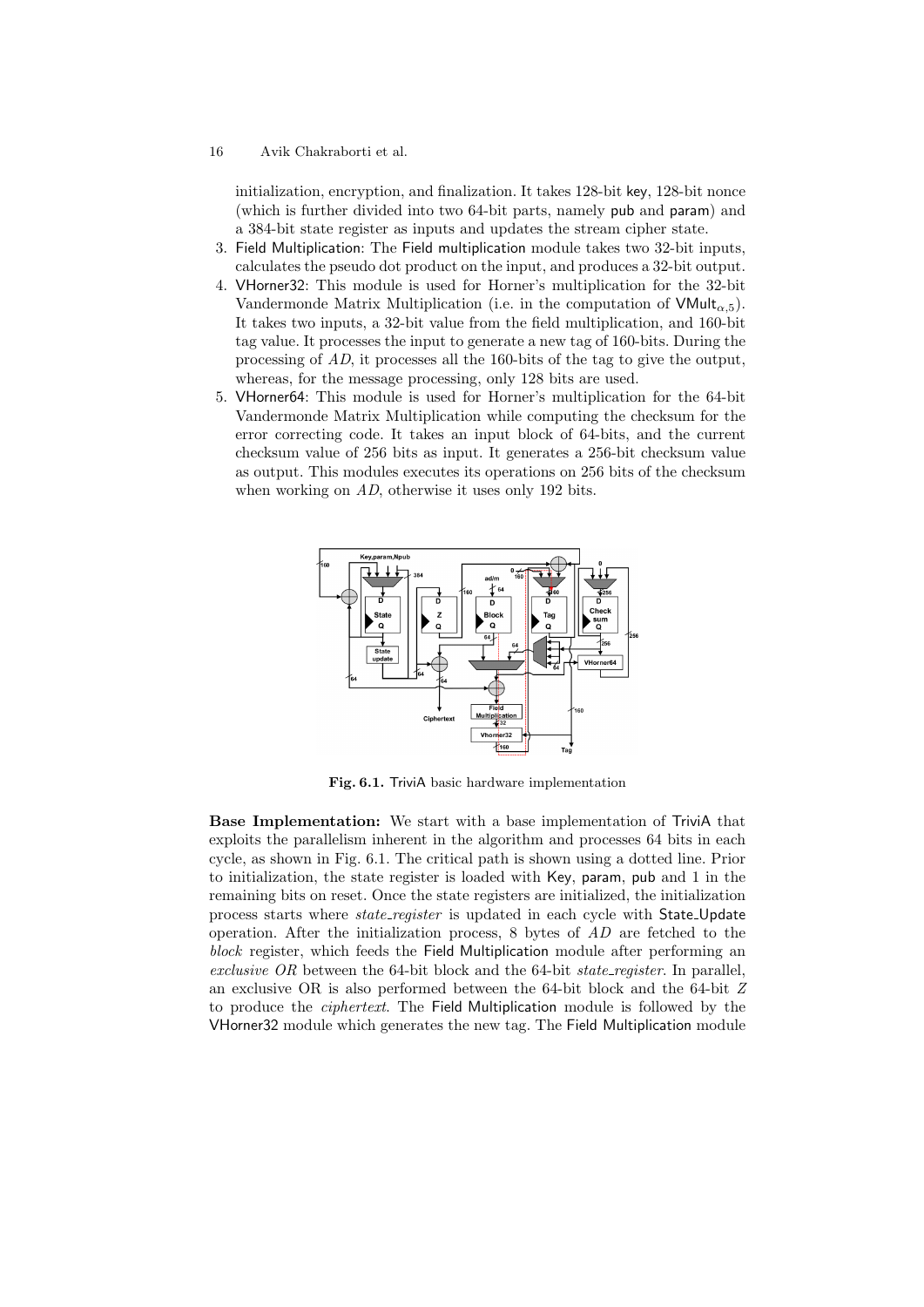has 64 many  $2 \times 1$  32-bit MUXes in series. The VHorner 32 block diagram can be seen in Fig. 6.2.

The checksum is updated in the VHorner64 module which is also executed in parallel. When the  $AD$  is finished, the checksum is calculated hence we require a  $4 \times 1$  64-bit MUX which fetches 64 bits of the checksum at a time to update the tag. Since the checksum is calculated at the end, we can share resources using a  $2 \times 1$  64-bit MUX. The first input of the MUX comes from the *block* register, while the second input comes in chunks of 64 bits from the checksum. All these operations are parallel, hence one round can be executed in a single cycle. At the end, after processing the checksum, the tag and the *state register* are updated in single cycle. We require a  $4 \times 1$  MUX at the input of *state\_register* and a  $3 \times 1$ MUX at the input of the tag register. The *state\_register* takes input from four sources, initialization values on reset, State Update after each cycle, the result of an exclusive OR between the *state\_register* and the tag, and a feedback path. Similarly, tag takes values from three sources, initialization on reset, output of VHorner32, and  $Z$  exclusive ORed with  $tag$ .



Fig. 6.2. EHC Block Diagram

The control of the complete design is implemented using a finite state machine (FSM), not shown in the schematic for the sake of simplicity. The FSM consists of 6 states, starting with an idle state followed by initialization. After initialization, FSM enters the processing state and stays there until all the data has been processed. Then it jumps to checksum processing, followed by tag update, and pipeline flush. A 3-bit register is required to store the state of the FSM.

The combinational logic can be easily reduced for lowering the area further by first, sharing computing resources and second, performing computation on smaller bit-widths. Consequently, the throughput will decrease leading to an area-delay trade-off.

Pipelined Implementation: After analyzing the basic implementation, we identified the critical path, and split that to achieve higher operating frequency. All the operations are unit operations except for the tag generation. Tag generation requires two operations in series, which are using multiple MUXes in series. This long chain of MUXes reduces the clock speed of the whole design, hence other modules which can operate at higher frequencies are also lim-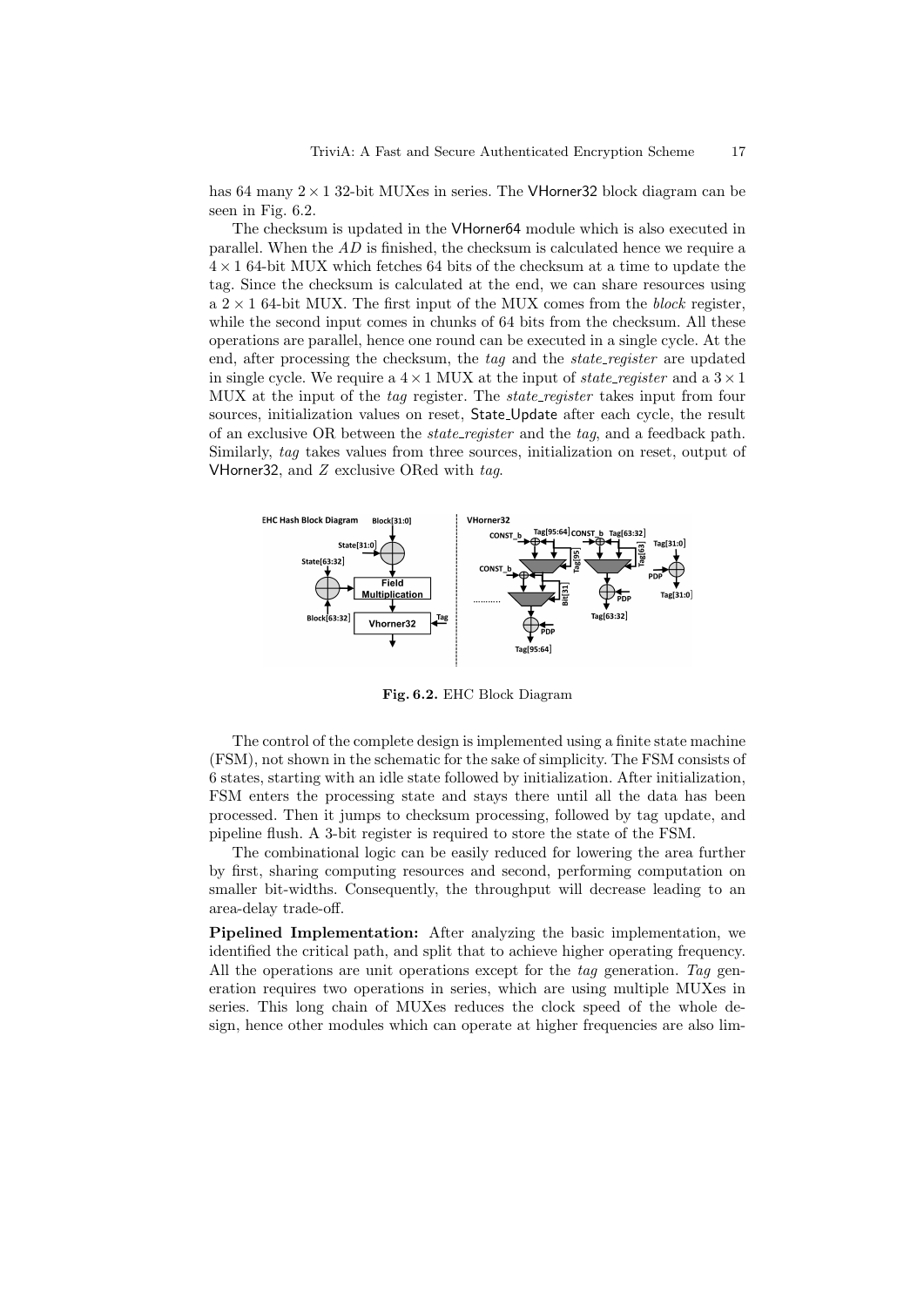ited by this. We break the critical path and insert a pipeline register after the Field Multiplication module. To balance the design, we also insert a pipeline register after the Z register. Using the pipelined architecture, as shown in Fig. 6.3, we could achieve higher throughput for TriviA.



Fig. 6.3. TriviA pipelined hardware implementation

Enc/Dec Implementation: Due to the similar structure of encryption and decryption algorithms, a combined hardware can also be designed with a small increase in area, while getting the same throughput. The encryption or decryption mode is selected using a *mode\_select* signal. When the *mode\_select* is set to  $0$ , the hardware operates in encryption mode, whereas when mode\_select is set to 1, the hardware operates in decryption mode.

#### 6.3 Performance Results and Comparison

TriviA Results. The architectures of TriviA are described in Verilog HDL and synthesis is done with the Synopsys Design Compiler J-2014.09 using Faraday standard cell libraries in topographical mode. We used UMC 65nm logic SP/RVT Low-K process technology node for synthesis. The implementation is performed till gate-level synthesis hence, the reported results are pre-layout. The area results are reported in terms of equivalent NAND gates. The area for the base implementation of TriviA was 23.6 KGE at a frequency of 1150 MHz, with 7.2 KGE required for sequential logic and 16.4 KGE required for combinational logic. The corresponding throughput turns out to be 73.9 Gbps, and the area-efficiency (throughput/area) is 3.13 Mbps/GE. The area utilization is shown in Table 3 where each module and its respective area is shown. The registers for Tag, block, and checksum are instantiated in the top-module, hence their distribution is not listed in the table.

The synthesis for pipelined implementation was performed under similar operating conditions, tools, and libraries. The design was successfully synthesized at 1425 MHz for an area of 24.4 KGE, with 7.7 KGE in sequential and 16.7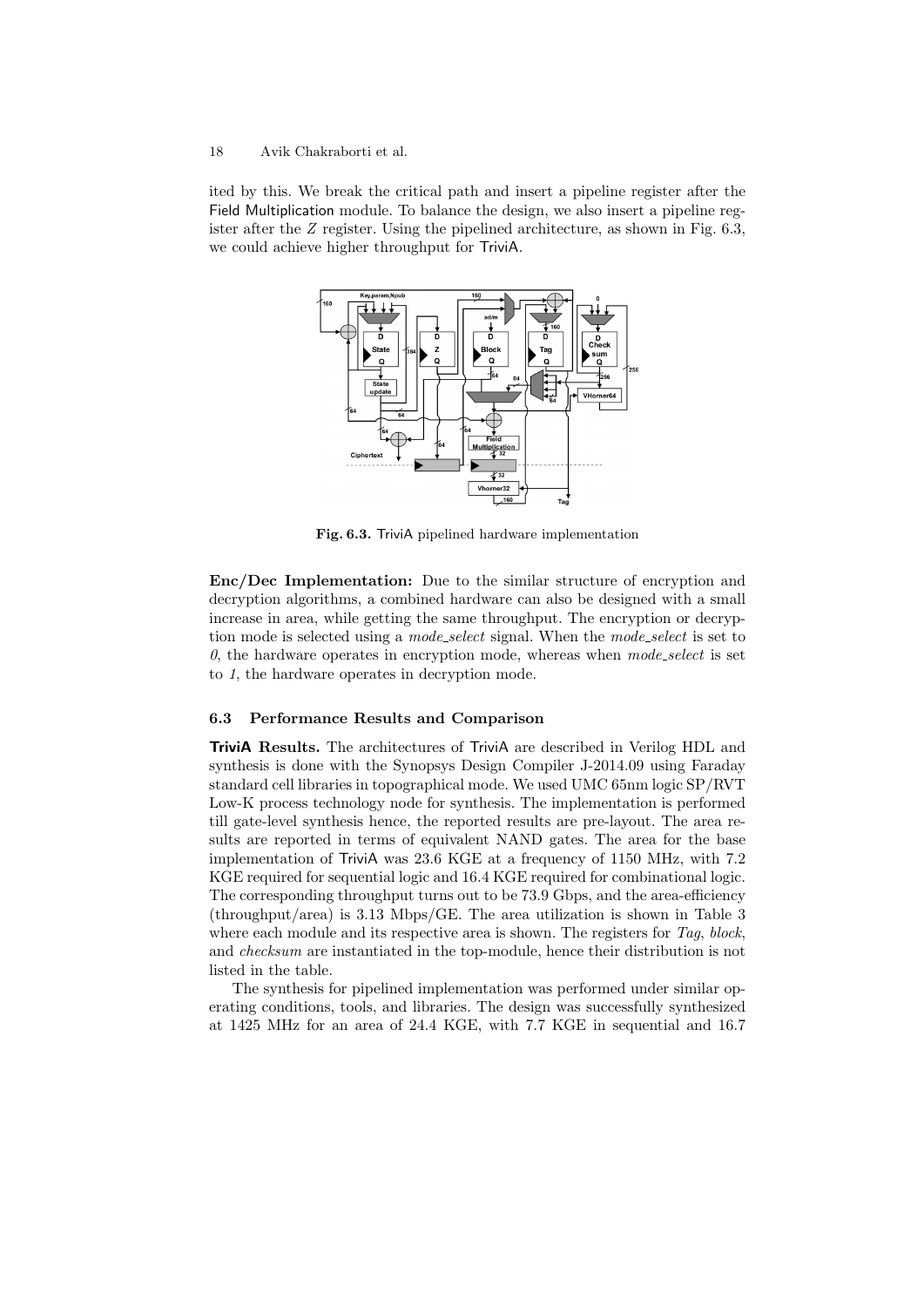KGE in combinational logic. The design successfully achieved a throughput of 91.2 Gbps with an area-efficiency of 3.73 Mbps/GE. The module-wise breakdown of area is shown in Table 3. The registers for Tag, block, checksum, and pipeline registers are instantiated in the top-module, hence their distribution is also not listed in the table. For performance measures, different message lengths

Module Base implementation Pipelined implementation<br>Area (GE)  $\frac{\%}{\%}$  Area (GE)  $\frac{\%}{\%}$ Area (GE) % Area (GE) % Field Multiplication 6275 26.0 6890 28.0<br>Undate State 7214 30.0 7208 29.5 Update State 7214 30.0 7208 29.5<br>FSM 1260 5.3 1296 5.3 FSM | 1260 | 5.3 | 1296 | 5.3 VHorner32 675 2.8 387 1.5<br>VHorner64 573 2.4 576 2.4 VHorner64

Table 3. Area utilization without pipeline stage, TriviA

were considered to calculate cycles per byte, taking associated data length as a small value of 8 bytes. When the message length is 8 bytes, the overhead of initialization is very large in both the cases, base implementation and pipelined implementation, giving a high cycles per byte count. As we increase the message length, the overhead becomes smaller resulting in 0.12 cycle per byte for a very long message. This is shown in the Table 4. Hence, as we increase the message length the cycles per byte of both designs converge. Note that, if we assume that the associated data is of the same length as the message, then the cycle per byte doubles. For example, if both the message and AD are of 8192 bytes then 0.25 cycles per byte are required.

Table 4. TriviA performance (in clocks per byte or cpb)

| Algorithm                                                                                        | Message length (Bytes) |  |  |  |  |  |  |  |  |                                                             |
|--------------------------------------------------------------------------------------------------|------------------------|--|--|--|--|--|--|--|--|-------------------------------------------------------------|
|                                                                                                  |                        |  |  |  |  |  |  |  |  | 16   32   64   128   256   512   1024   2048   8192   16384 |
| $Trivial-pipelined   6.12   3.12   1.62   0.87   0.50   0.31   0.21   0.17   0.14   0.13   0.12$ |                        |  |  |  |  |  |  |  |  |                                                             |

<span id="page-18-0"></span>**Comparison:** The results for algorithms marked with a  $(*)$  in Table 5 have been scaled assuming a  $2\times$  improvement of achievable maximum clock frequency for every two generations of CMOS technology node, thus roughly following Moore's law [[30](#page-22-9)]. Admittedly, this is a very rough comparison, without considering the effects of physical synthesis, diversity of cells in different technology libraries and synthesis constraints. The unavailability of the RTL code and the synthesis details in the presented papers makes the task even harder. Nevertheless, the performance gap is at least an order of magnitude in the area-efficiency, hence unlikely to close.

To the best of our knowledge, not all CAESAR candidates have hardware implementations in ASIC so far, and there is no other hardware implementation of TriviA as well, so, the comparison done with the known results listed in Table 5 shows that, the TriviA has a better throughput, cycles per byte and area-efficiency. Particularly, for the area-efficiency, the TriviA is at least 3.8 times better compared to the closest entry Ascon. We will offer the hardware implementation to the CAESAR candidates and also request corresponding RTL for a fair evaluation in similar technology settings.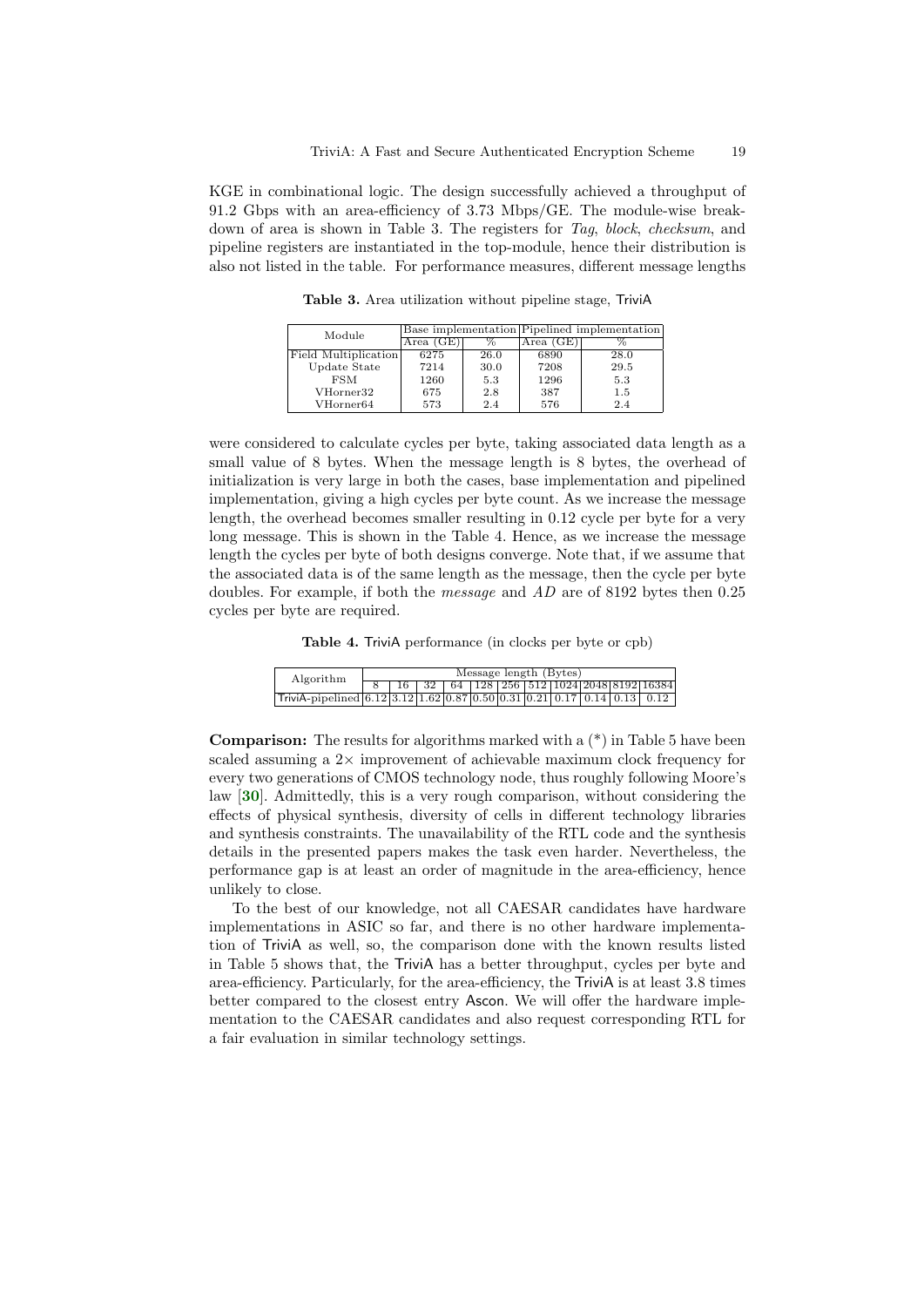<span id="page-19-8"></span><span id="page-19-7"></span>

|                         |                     |        | ASIC Implementation | Cycles/ Byte |       |  |
|-------------------------|---------------------|--------|---------------------|--------------|-------|--|
| AE Schemes              |                     | Area   | Throughput          | Efficiency   | (cpb) |  |
|                         |                     | KGE)   | (Gbps)              | (Mbps / GE)  |       |  |
| TriviA Base             |                     | 23.6   | 73.9<br>3.13        |              | 0.12  |  |
| <b>TriviA</b> Pipelined |                     | 24.4   | 91.2                | 3.73         | 0.12  |  |
| Scream, iScream         | $\left  22 \right $ | 17.29  | 5.19                | 0.30         |       |  |
| NORX*<br>8              |                     | 62     | 28.2                | 0.45         |       |  |
| Ascon $*$ [21]          |                     | 7.95   | 7.77                | 0.98         | 0.75  |  |
|                         | AO1                 | 20.55  | 1.35                | 0.07         | 6.67  |  |
| AEGIS [13, 37]          | AO2                 | 60.88  | 37.44               | 0.61         | 0.33  |  |
|                         | TO1                 | 88.91  | 53.55               | 0.60         | 0.20  |  |
|                         | TO2                 | 172.72 | 121.07              | 0.70         | 0.07  |  |

<span id="page-19-9"></span><span id="page-19-0"></span>Table 5. Benchmarking TriviA in ASIC

Besides CAESAR candidates, it is also interesting to benchmark TriviA against state-of-the-art authenticated encryption engines that are commercially available. We take one particular example from [[7](#page-20-8)], which provides high-speed authenticated encryption hardware based on AES-CCM mode. Based on the data provided at [[7](#page-20-8)], for 130 nm CMOS technology, AES-CCM achieves > 800 Mbps at  $\lt 19K$  gates. Even with an optimistic technology scaling, this is still one order of magnitude inferior compared to the performance achieved with the TriviA.

<span id="page-19-1"></span>More detailed results are provided at [[7](#page-20-8)] for different FPGA platforms. There, the performance results reported are for AES-CCM cores which require 128-bit key, and 48 cycles to generate output cipher text. In order to benchmark, we performed pre-layout logic synthesis done for TriviA under typical conditions using Xilinx ISE 14.7. The results are collectively reported in Table 6. It can be noted that the area occupied for TriviA is generally larger compared to [[7](#page-20-8)], since the computation in TriviA is done in parallel, processing 64 bits in 1 cycle. In comparison, [[7](#page-20-8)] requires 48 cycles. When comparing the area-efficiency figures, it is clear that TriviA is much superior by showing at least  $5.4\times$  improvement for TriviA pipelined implementation compared to AES-CCM implementation of [[7](#page-20-8)].

<span id="page-19-6"></span><span id="page-19-5"></span><span id="page-19-4"></span><span id="page-19-3"></span><span id="page-19-2"></span>Table 6. Benchmarking TriviA in FPGA

| Xilinx         | $AES-CCM$ [7] |        |               |             | TriviA-Base | TriviA-<br>Pipelined |                             |  |
|----------------|---------------|--------|---------------|-------------|-------------|----------------------|-----------------------------|--|
| <b>FPGA</b>    |               |        | Area-         | #<br>Slices | Gbps        | Area-                | Area-                       |  |
| Platform       | #<br>Slices   | Gbps   | Efficiency    |             |             | Efficiency           | Efficiency                  |  |
|                |               |        | (Mbps/ Slice) |             |             |                      | (Mbps/ Slice) (Mbps/ Slice) |  |
| $Spartan-6-3$  | 272           | > 0.57 | 2.09          | 815         | 7.6         | 9.3                  | 11.29                       |  |
| $V$ irtex-5 -3 | 343           | >0.78  | 2.27          | 637         | 11.7        | 18.3                 | 20.3                        |  |
| Virtex-6 -3    | 295           | > 0.87 | 2.95          | 725         | 16          | 22                   | 25                          |  |
| Kintex-7 -3    | 296           | >1     | 3.38          | 714         | 16.89       | 23.65                | 24.31                       |  |
| Virtex-7 -3    | 296           | >1     | 3.38          | 714         | 16.89       | 23.65                | 24.31                       |  |

### 7 Conclusion

This paper introduces a hardware efficient authenticated encryption scheme TriviA. The structure of TriviA is simple and achieves high provable security. Our proposal uses a stream cipher and a pairwise independent hash function. We have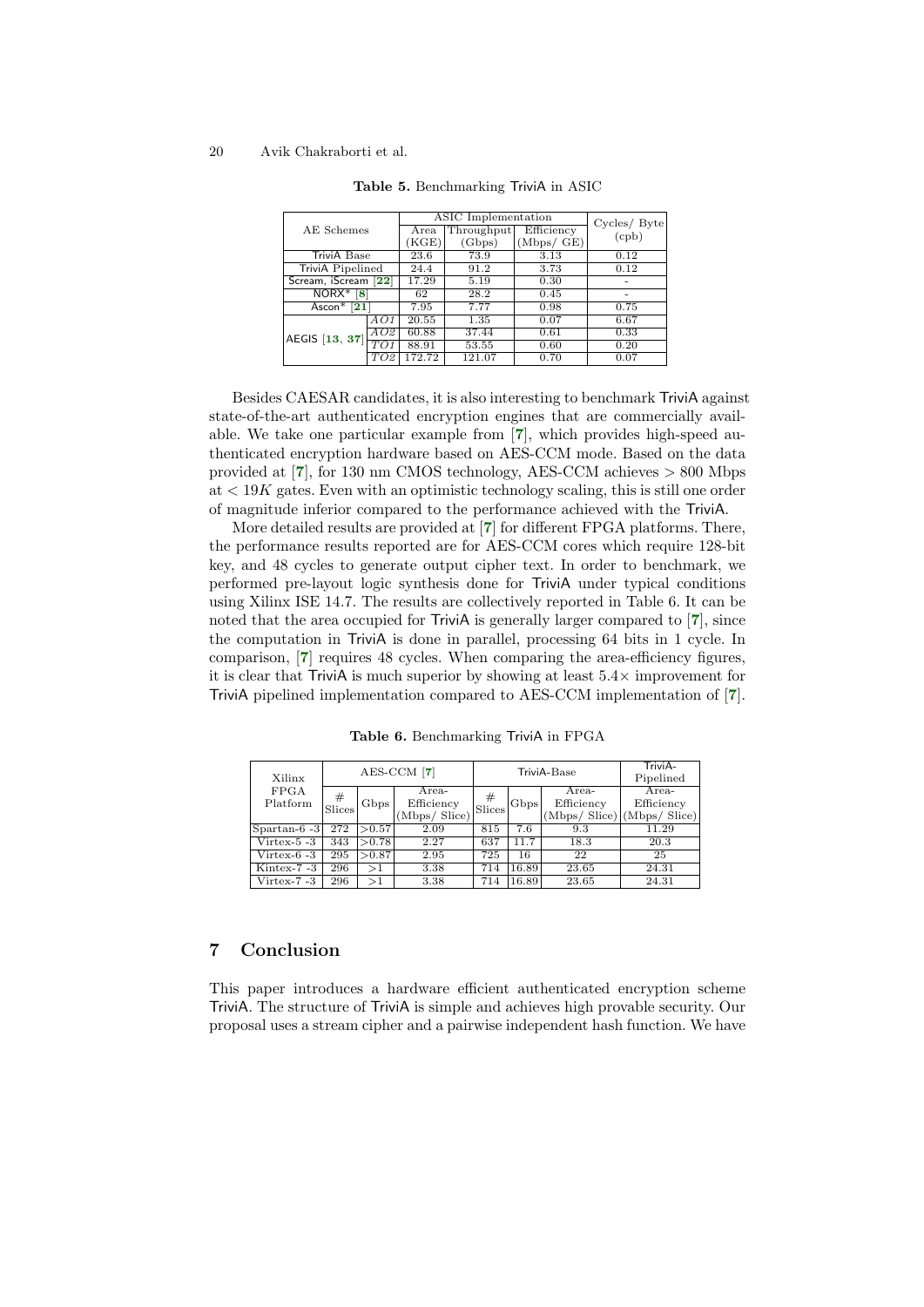<span id="page-20-9"></span>constructed a stream cipher TriviA-SC, which is a variant of a well known stream cipher Trivium  $[16]$  $[16]$  $[16]$ . Trivium is well studied and very efficient in both hardware and software. We have also used a hardware efficient ∆-Universal hash function EHC, which requires minimum number of field multiplications to process a message. We have integrated these two primitives in an efficient way, such that the resultant construction is highly efficient in both hardware and software as well as it provides high security of 128-bits for privacy and 124-bits for authenticity. This work provides the details of the hardware implementation of TriviA and hardware comparison between TriviA and some of the CAESAR candidates. We have observed that, TriviA is very hardware efficient in terms of throughput, cycles per byte and area-efficiency. More specifically the area-efficiency of TriviA is at least 3.8 times better than the closest CAESAR candidate Ascon.

Acknowledgement. Avik Chakraborti and Mridul Nandi are supported by the Centre of Excellence in Cryptology and R. C. Bose Centre for Cryptology and Security, Indian Statistical Institute, Kolkata. We would like to thank Bart Preneel for his detailed comments and suggestions on our paper. We would also like to thank the anonymous reviewers for their useful comments on our paper.

### References

- <span id="page-20-4"></span>[1] ETSI/SAGE Specification, Specification of the 3GPP Confidentiality and Integrity ALgorithms UEA2 and UIA2. (2006), Document 5: Design and Evaluation Report, Version 1.1., 2006. Citations in this document: §[1](#page-1-0).
- <span id="page-20-5"></span>[2] ETSI/SAGE Specification, Specification of the 3GPP Confidentiality and Integrity ALgorithms UEA2 and UIA2. (2006), Document 2: SNOW 3G Specification, 2006. Citations in this document: §[1](#page-1-1).
- <span id="page-20-0"></span>[3] CAESAR, Competition for Authenticated Encryption: Security, Applicability, and Robustness. (2014). URL: <http://competitions.cr.yp.to/caesar.html>. Citations in this document: §[1.](#page-1-2)
- <span id="page-20-2"></span>[4] eSTREAM, The ECRYPT Stream Cipher Project. URL: [http://www.ecrypt.eu.](http://www.ecrypt.eu.org/stream) [org/stream](http://www.ecrypt.eu.org/stream). Citations in this document: §[1.](#page-1-3)
- <span id="page-20-3"></span>[5] International Organization for Standardization, ISO/IEC 29192-3:2012, Information technology – Security techniques – Lightweight cryptography – Part 3: Stream ciphers (2102). URL: [http://www.iso.org/iso/iso\\_catalogue/catalogue\\_tc/](http://www.iso.org/iso/iso_catalogue/catalogue_tc/catalogue_detail.htm?csnumber=56426) [catalogue\\_detail.htm?csnumber=56426](http://www.iso.org/iso/iso_catalogue/catalogue_tc/catalogue_detail.htm?csnumber=56426). Citations in this document: §[1](#page-1-4).
- <span id="page-20-6"></span>[6] National Institute of Standards and Technology, A Statistical Test Suite for Random and Pseudorandom Number Generators for Cryptographic Applications. (2010). URL: [http://csrc.nist.gov/groups/ST/toolkit/rng/documentation\\_](http://csrc.nist.gov/groups/ST/toolkit/rng/documentation_software.html) [software.html](http://csrc.nist.gov/groups/ST/toolkit/rng/documentation_software.html). Citations in this document: §[5.1](#page-10-0).
- <span id="page-20-8"></span>[7] Helion Technology, AES-CCM core. URL: [http://www.heliontech.com/aes\\_](http://www.heliontech.com/aes_ccm.htm) [ccm.htm](http://www.heliontech.com/aes_ccm.htm). Citations in this document: §[6.3,](#page-19-0) §[6.3](#page-19-1), §[6.3,](#page-19-2) §[6.3](#page-19-3), §[6.3,](#page-19-4) §[6.3](#page-19-5), §[6.](#page-19-6)
- <span id="page-20-7"></span>[8] J. P. Aumasson, P. Jovanovic, S. Neves, NORX: Parallel and Scalable AEAD. (2014), 19 – 36, Computer Security-ESORICS, Springer International Publishing, 2014, 2014. URL: <https://eprint.iacr.org/2015/034.pdf>. Citations in this document: §[5](#page-19-7).
- <span id="page-20-1"></span>[9] S. Babbage, M. Dodd, *The eSTREAM Finalists.* (2008),  $191 - 209$ . Citations in this document: §[1](#page-1-5).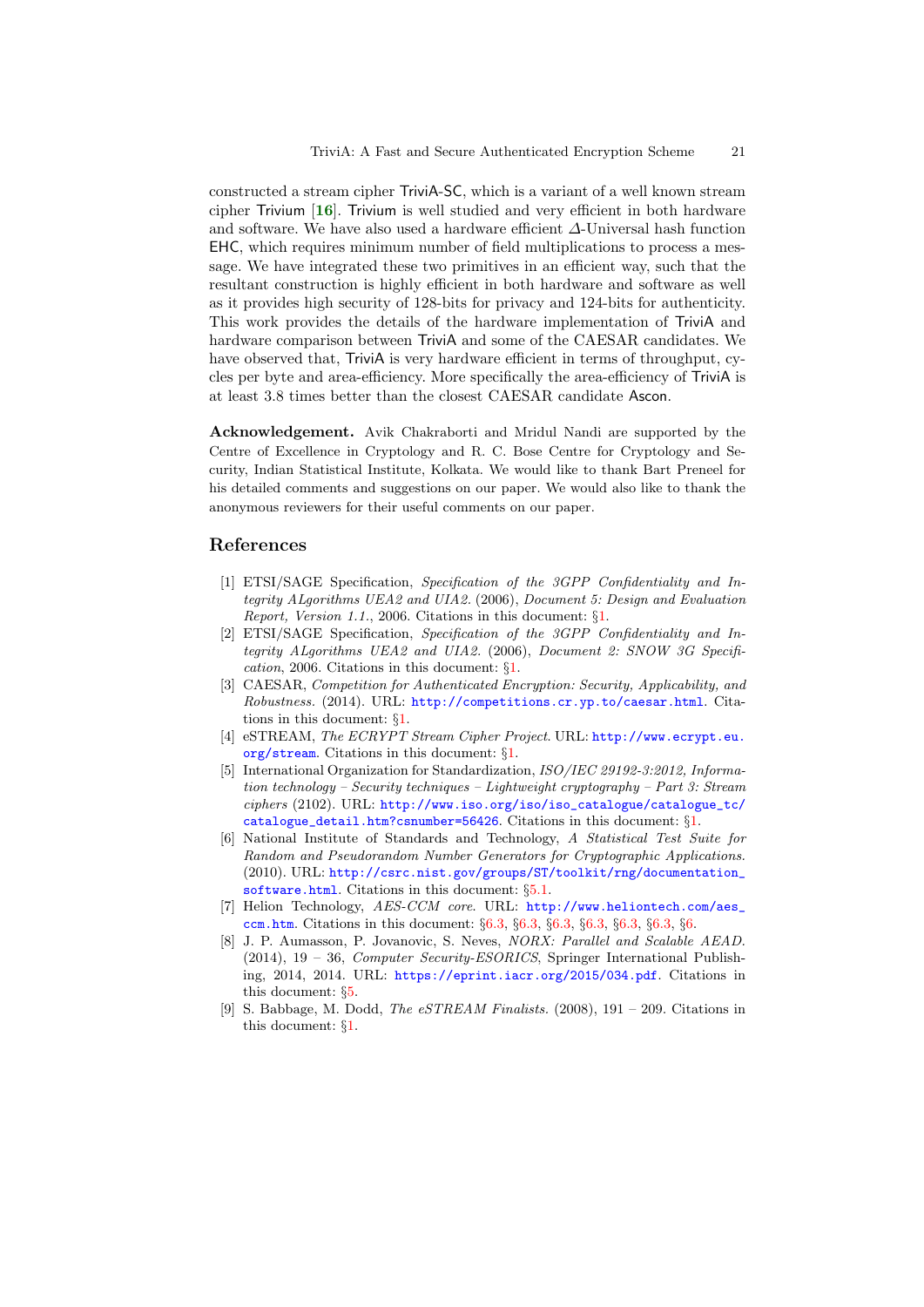- 22 Avik Chakraborti et al.
- <span id="page-21-0"></span>[10] M. Bellare, C. Namprempre, Authenticated encryption: Relations among notions and analysis of the generic composition paradigm. (2000), 531–545, ASIACRYPT, Lecture Notes in Computer Science, 2501, 2000.
- <span id="page-21-7"></span>[11] D. J. Bernstein, The Poly1305-AES Message-Authentication Code. (2005), 32–49, FSE, Lecture Notes in Computer Science, 3557, 2005. Citations in this document: §[1](#page-1-6).
- <span id="page-21-4"></span>[12] D. J. Bernstein, Cycle counts for authenticated encryption. (2007), Workshop Record of SASC 2007: The State of the Art of Stream Ciphers, 2007. Citations in this document: §[1](#page-1-7).
- <span id="page-21-15"></span>[13] D. Bhattacharjee, A. Chattopadhyay, *Efficient Hardware Accelerator for AEGIS-*128 Authenticated Encryption. (2014), 385–402, Inscrypt, Lecture Notes in Computer Science, 8957, 2014.
- <span id="page-21-9"></span>[14] J. Bierbrauer, T. Johansson, G. Kabatianskii, B. Smeet, On Families of Hash Functions via Geometric Codes and Concatenation. (1993), 331–342, CRYPTO, Lecture Notes in Computer Science, 773, 1993.
- <span id="page-21-10"></span>[15] B. den Boer, A simple and key-economical unconditional authentication scheme. (1993), 65 – 72, Journal of Computer Security 2, 1993.
- <span id="page-21-2"></span>[16] C. D. Cannière, B. Preneel, "Trivium," New Stream Cipher Designs. (2005), 244– 266, The eSTREAM Finalists, Lecture Notes in Computer Science, 4986, 2005. Citations in this document: §[1](#page-1-8), §[1](#page-1-9), §[4,](#page-6-0) §[5.1](#page-9-0), §[7.](#page-20-9)
- <span id="page-21-11"></span>[17] I. Dinur, A. Shamir, Cube Attacks on Tweakable Black Box Polynomials. (2009), 278–299, EUROCRYPT, Lecture Notes in Computer Science, 5479, 2009. Citations in this document: §[5.1.](#page-9-1)
- <span id="page-21-8"></span>[18] X. Fan, G. Gong, Specification of the Stream Cipher WG-16 Based Confidentiality and Integrity Algorithms. (2013). URL: [http://cacr.uwaterloo.ca/](http://cacr.uwaterloo.ca/techreports/2013/cacr2013-06.pdf) [techreports/2013/cacr2013-06.pdf](http://cacr.uwaterloo.ca/techreports/2013/cacr2013-06.pdf).
- <span id="page-21-5"></span>[19] N. Ferguson, D. Whiting, B. Schneier, J. Kelsey, S. Lucks, T. Kohno, Fast Encryption and Authentication in a Single Cryptographic Primitive. (2003), 330–346, FSE, Lecture Notes in Computer Science, 2887, 2003. Citations in this document: §[1](#page-1-10).
- <span id="page-21-12"></span>[20] P. A. Fouque, T. Vannet, Improving Key Recovery to 784 and 799 rounds of Trivium using Optimized Cube Attacks. (2013), FSE, Lecture Notes in Computer Science, 8424, 2013. Citations in this document:  $\S 5.1$  $\S 5.1$ .
- <span id="page-21-14"></span>[21] H. Groβ, E. Wenger, C. Dobraunig and, C. Ehrenhofer, Suit up! Made-to-Measure Hardware Implementations of ASCON. (2014). URL: [https://eprint.iacr.org/](https://eprint.iacr.org/2015/034.pdf) [2015/034.pdf](https://eprint.iacr.org/2015/034.pdf). Citations in this document: §[5](#page-19-8).
- <span id="page-21-13"></span>[22] V. Grosso, G. Leurent, F. Standaert, K. Varici, F. Durvaux, L. Gaspar, S. Kerckhof, SCREAM and iSCREAM Side-Channel Resistant Authenticated Encryption with Masking. (2014). URL: [http://competitions.cr.yp.to/round1/screamv1.]({http://competitions.cr.yp.to/round1/screamv1.pdf}.) [pdf.]({http://competitions.cr.yp.to/round1/screamv1.pdf}.). Citations in this document: §[5.](#page-19-9)
- <span id="page-21-3"></span>[23] M. Hell, T. Johansson, W. Meier, Grain: a stream cipher for constrained environments. (2007), 86–93, International Journal of Wireless and Mobile Computing, Special Issue on Towards Ubiquitous Wireless Communication: the Integration of 3G/WLAN Networks, 2(4), 2007. Citations in this document: §[1.](#page-1-11)
- <span id="page-21-6"></span>[24] M. Hell, T. Johansson, A. Maximov, W. Meier, A Stream Cipher Proposal: Grain-128. (2006), International Symposium on Information Theory-ISIT, IEEE, 2006. Citations in this document: §[1](#page-1-12).
- <span id="page-21-1"></span>[25] C. Jutla, Encryption Modes with Almost Free Message Integrity. (2008), 547–578, J. Cryptology, 21, 2008.